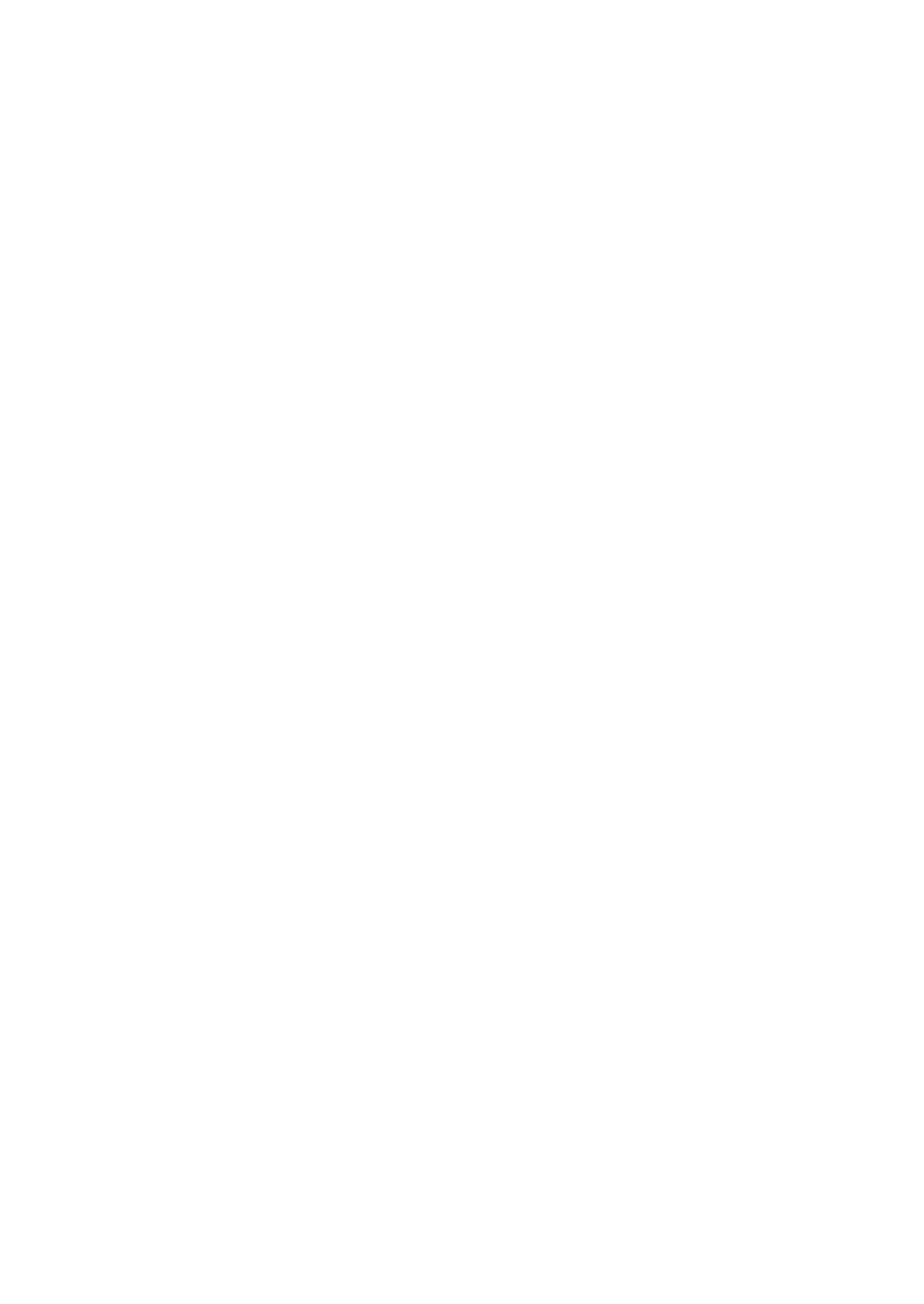## **Chapter Three**

*The Israeli War against Hizbullah and Lebanon*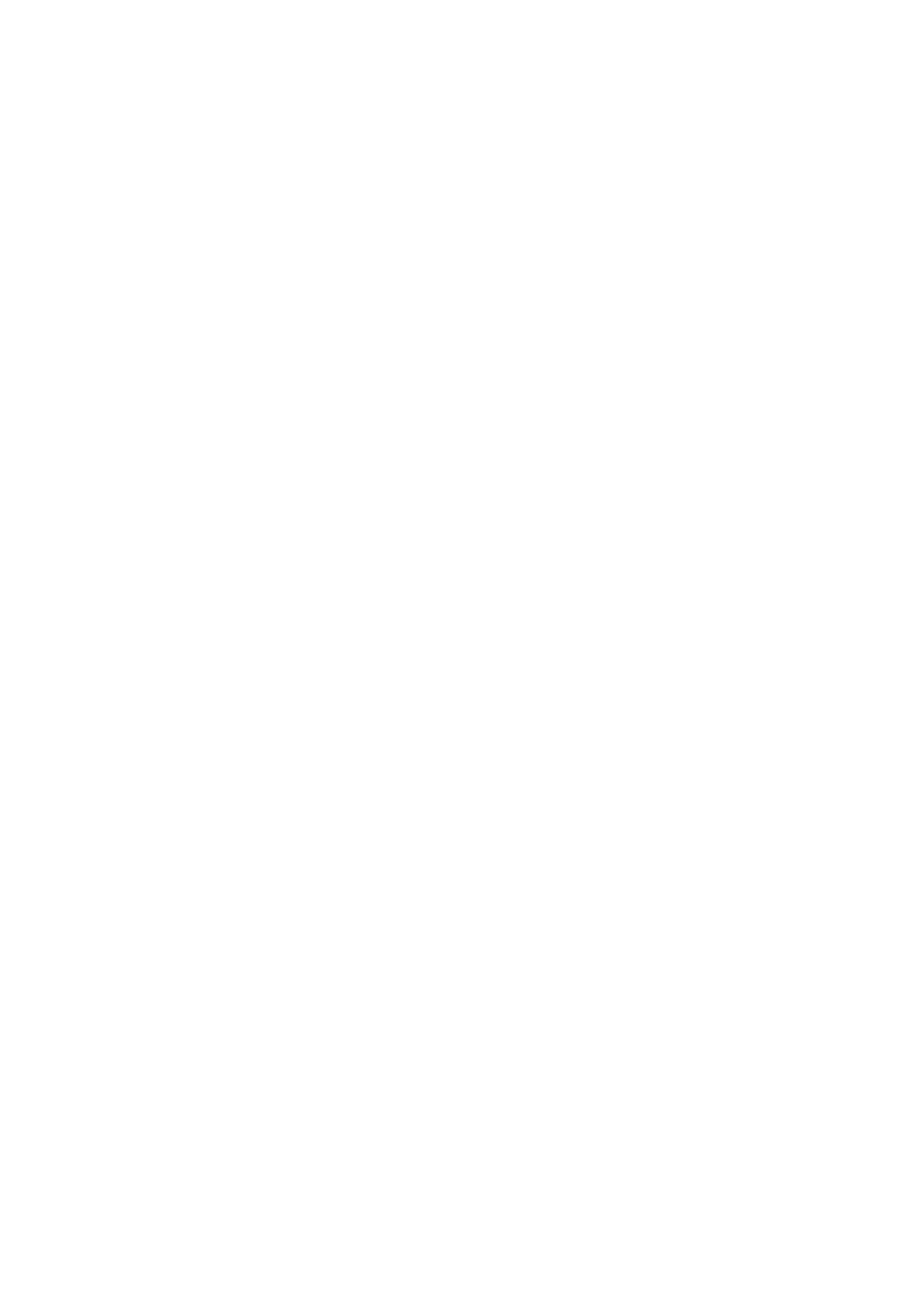#### **The Israeli War against Hizbullah and Lebanon**

#### *Introduction*

On 12/7/2006, Israel launched a total war on Hizbullah, and through it on Lebanon. This war was different from all previous Israeli wars in many respects: its objectives, the nature of the adversary that it confronted, and the results and repercussions that has far reaching local, regional and international consequences. While facing in the past regular Arab armies with different numbers and military capabilities, Israel found itself this time in a comprehensive war with a "party" that constitutes an important part of a sectarian-based political system in a small Arab country with a weak army, hence its only option is to follow guerilla tactics to defend the country and its peoples. In its previous wars, particularly the ones in which it took the initiative, Israel achieved decisive and resounding victories that achieved more than it wanted and in a record time. But this time, it found itself dragged into a long war that it failed to successfully conclude or even to achieve any of its declared objectives.

Additionally, this war was conducted in different local, regional and international circumstances. Locally, this Lebanese "summer war" was the first comprehensive war that the Israeli army launched under the command of a civil minister of war, and in the absence of the founding and historical leaders of the state, as Sharon, the last of those figureheads, was incapacitated, in early January 2006, by a massive brain clot in an intensive care unit of an Israeli hospital. Regionally, there was a state of sharp polarization in the Arab world, where some Arab countries had openly, and for the first time in the history of Arab-Israeli wars, held an Arab side, not Israel, responsible for starting the war. On the international level, this was the first Israeli war instigated by the USA, and which Israel launched on behalf of others.

Since it is difficult to properly know what had happened in this war without addressing its roots, the major part of this chapter will be allocated to a diagnosis of the war's surrounding conditions that distinguishes between its direct or declared reasons and its underlying and ulterior motives. This will be followed by a chronology of the phases of the war, and the attitude of regional and international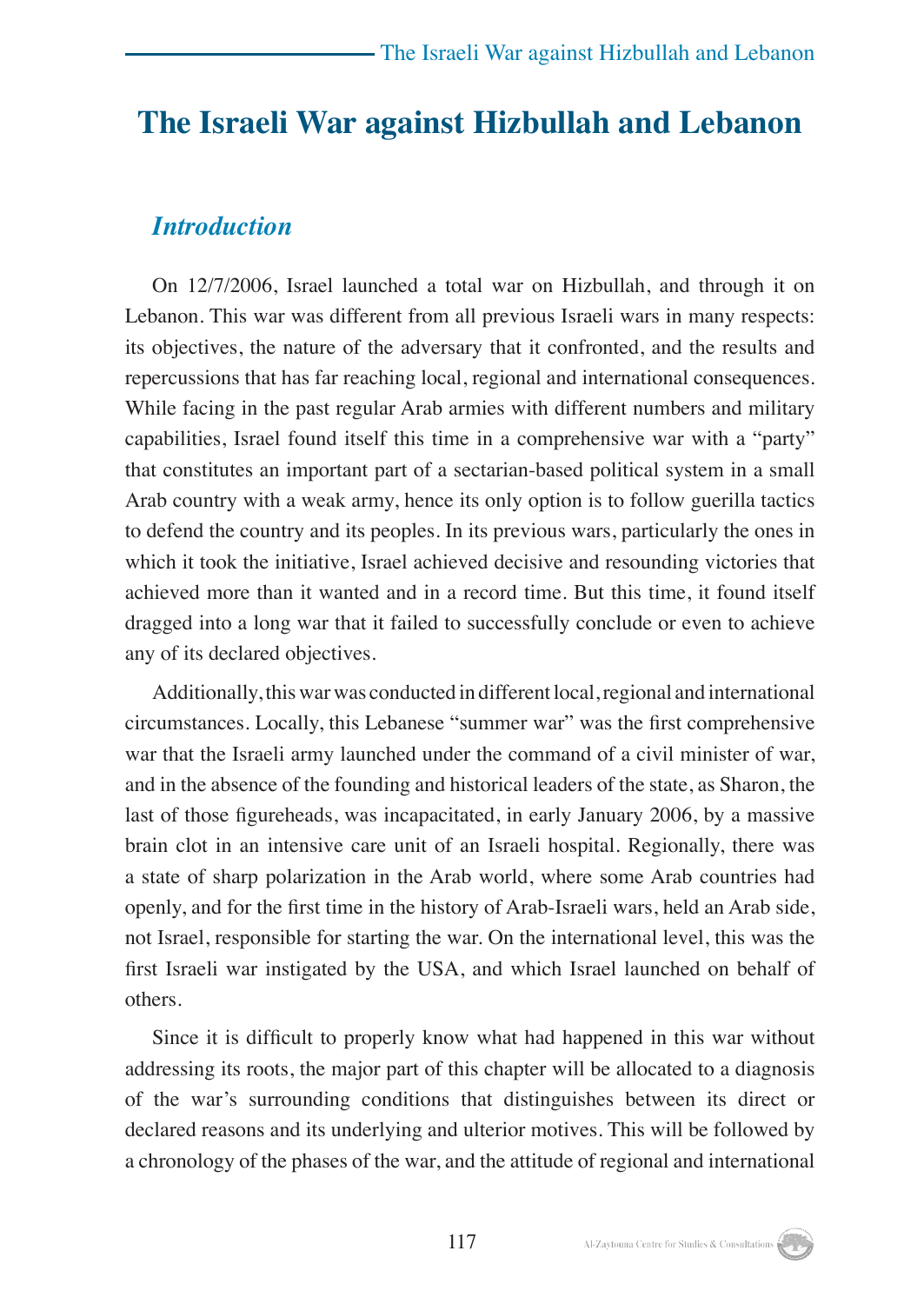quarters towards it up till the time of the Security Council Resolution 1701. Finally, the discourse deals with the war's consequences and repercussions at the local, regional and international levels.

#### *First: The Roots, Reasons and Motives<sup>1</sup>*

Few hours before the beginning of the "summer war," Hizbullah launched a unique military operation in which eight Israeli soldiers were killed, 18 wounded and two captured. Subsequently, the party declared that the objective of this operation was to arrest as many Israeli soldiers as possible to swap them in an indirect negotiations with some Lebanese detainees in Israeli prisons. The party rationalized this attack by arguing that it is in a continuous state of war with Israel because of its occupation of some Lebanese territories and detaining a group of Lebanese nationals since the year 2000. The party added that this was not its first military operation after the liberation of the South, and that it had previously conducted successful negotiations with Israel to exchange prisoners. Hizbullah seems to have calculated that the Israeli reaction will not be basically and qualitatively different from previous ones in similar circumstances. But subsequent developments showed that this was gross misjudgment as Israel launched a comprehensive war against Hizbullah and Lebanon only few hours after this operation.2

Indeed, Israel was not in dire need for this massive response, and could have pursued other viable alternatives that ranged from a limited military operation to all known kinds of diplomatic, or even military, pressure that is compatible with the event. Since institutional states do not take such dangerous decisions for emotional and circumstantial reasons, and wars require long planning and preparations, the prompt decision of Israel to launch a total war on Lebanon had naturally raised eyebrows on the underlying motives that triggered it to act likewise. Hence, it is legitimate to seriously suspect the Israeli claims that Hizbullah operation was the real and only reason behind this war.

However, we have sufficient and reliable evidence from various western sources that the preparation for this war started many months before the operation. Moreover, many newspapers reports had ascertained this. Amongst them were two reports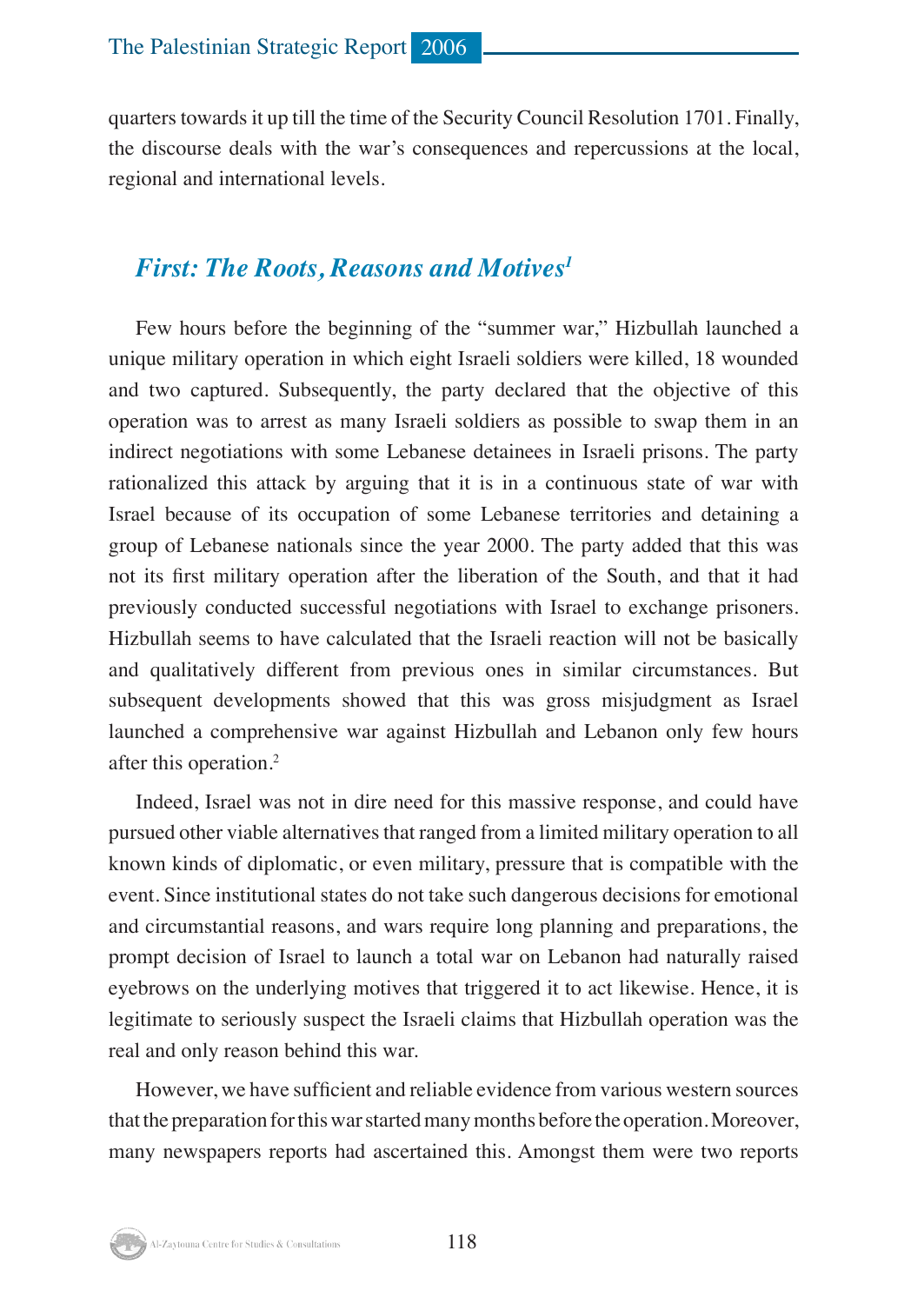published in *The New Yorker* by Seymour Hersh and Wayne Madsen, of which the Lebanese newspaper *Assafir* had published long excerpts that are seemingly based on information from informed sources. They record an Israeli-American coordination that started long before Hizbullah's operation to destroy the military infrastructure of this party as a prelude to a drastic change in the political rules of the game in the entire Middle East region, and not Lebanon alone. It is evident that the Iranian factor was the prime mover of this coordination, as both powers have common interest to destroy Iran's nuclear facilities if the diplomatic efforts failed to compel this country to stop its program of uranium enrichment. The success of such operation urgently required a pre-emptive strike against Hizbullah, who was expected to retaliate to the planned attack on Iran by bombarding Northern Israel. Besides, the air raids on the military bases of Hizbullah could be a model to be followed on the Iranian front. Hence, there were strong motives for this coordination between the USA and Israel, and the latter was bound to go to the "summer war" to liquidate Hizbullah whether it launched its military operation on 12 July or not.<sup>3</sup>

The above reports give concrete information of a meeting, held under the cover of a symposium organized by the American Enterprise Institute (AEI), in Beaver Creek, Colorado on 17-18/6/2006, and attended by the American Vice President Dick Cheney, the Israeli Premier Ehud Olmert, three former Israeli prime ministers: Benjamin Netanyahu, Ehud Barak and Shimon Peres, and the Knesset member Natan Sharansky, which finalized the plans for the "summer war." It is most likely that in this meeting, which may have been preceded and succeeded by other undisclosed ones, the role of each party was fixed. Since Israel had been asked to bear the military effort, it was given the right to choose the opportune time for launching the war in accordance with its internal conditions, while the massive American military capabilities were, of course, wide open for Israel at all times. Meanwhile, the USA was allocated the role of leading the diplomatic battle that would give Israel all the time that it needed to complete the mission successfully. The Israeli leadership seemed to have planned to launch the war by the end of the tourist period, but Hizbullah military operation hastened the decision.4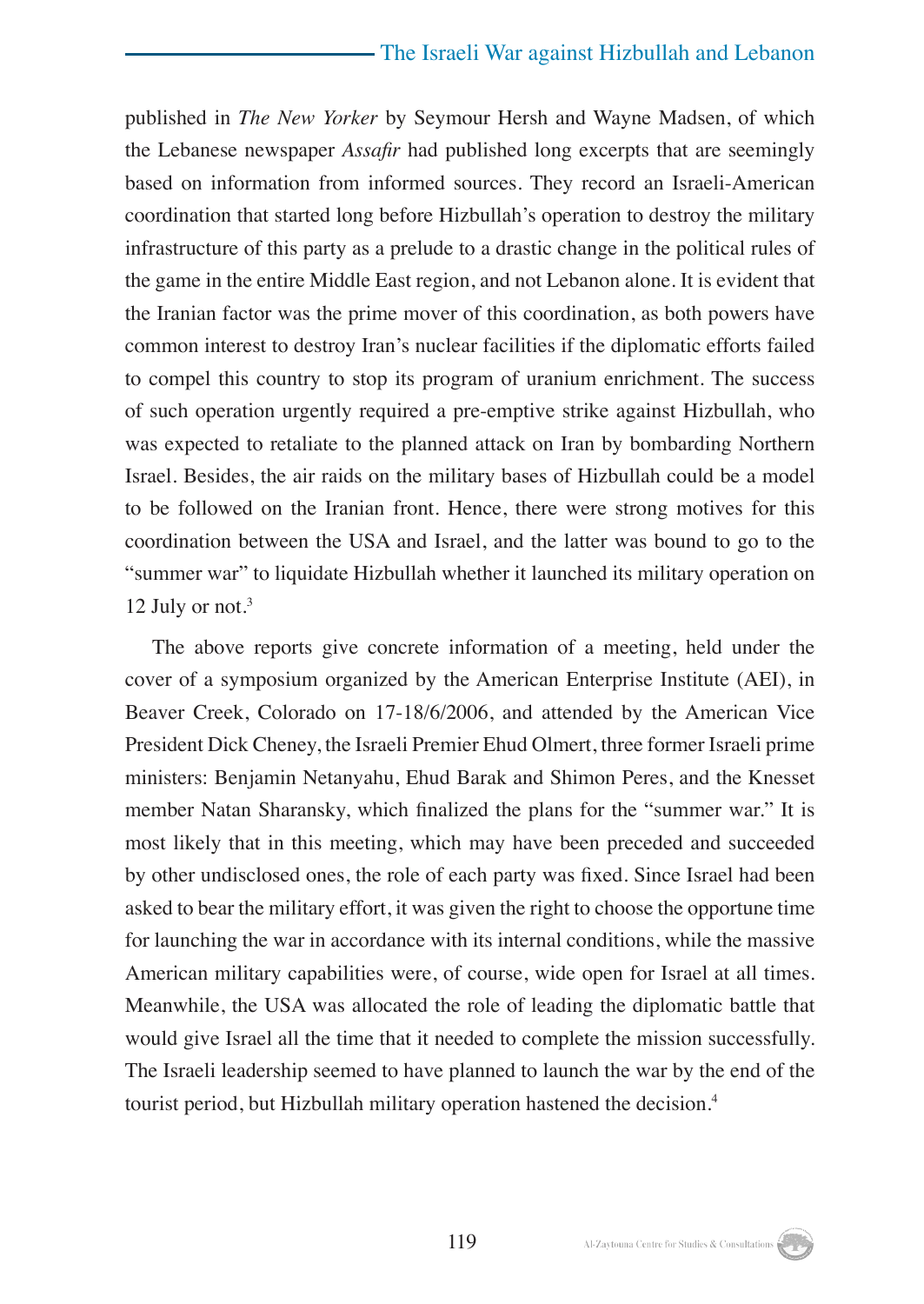On launching its strike, Israel declared that it aspired to achieve the following objectives:

- 1. To destroy Hizbullah's military infrastructure and to push its fighters behind the Litani River.
- 2. To assist the Lebanese government to impose its authority on all Lebanese territories in such a way that enables the Lebanese army to spread its authority in the South, as well as evicting all armed groups whoever they are.
- 3. To enable the Lebanese government to implement Resolution 1559 that calls for the disarmament of Hizbullah and other military groups that are not subjected to the Jurisdiction of the state, including the Palestinian military factions.

The above extensive objectives make it difficult to accept the Israeli claim that this massive war was merely a response to Hizbullah limited military operation, and it is clear that the successful attainment of these objectives in the Lebanese front would prepare the way to change all the rules of the game in the entire Middle East, an objective that the USA had been looking for. If the Iranian nuclear program had played a major role in convincing the USA to extend to Israel the necessary political umbrella that would enable it to launch a military operation against Hizbullah, Israel had, on the other hand, its more pressing reasons to embark on such a military adventure.

To know the real roots for this war, we need to reflect on the year 2000, which had witnessed two important developments: First, the success of the Lebanese resistance, under the leadership of Hizbullah, to force Israel, for the first time in the history of the Arab-Israeli conflict, to unconditionally withdraw from an Arab territory, the Lebanese South in this case, on 24 May, and secondly, the failure of the summit between Barak and 'Arafat which Bill Clinton had arranged in Camp David during the period 12-25/7/2000 to seek a permanent settlement of the Palestinian issue. The two incidents, which were separated by a period of two months, may not initially appear to be interrelated, but they had, in fact, interacted on the ground to determine the orientation of future events. Had Camp David Summit succeeded to strike an agreement that would pave the way for an Israeli-Palestinian peace treaty that satisfies the minimum Palestinian demands and establish their independent state, the events on the Lebanese front would have taken a different course, and the Israeli withdrawal from southern Lebanon would have been viewed as a wise

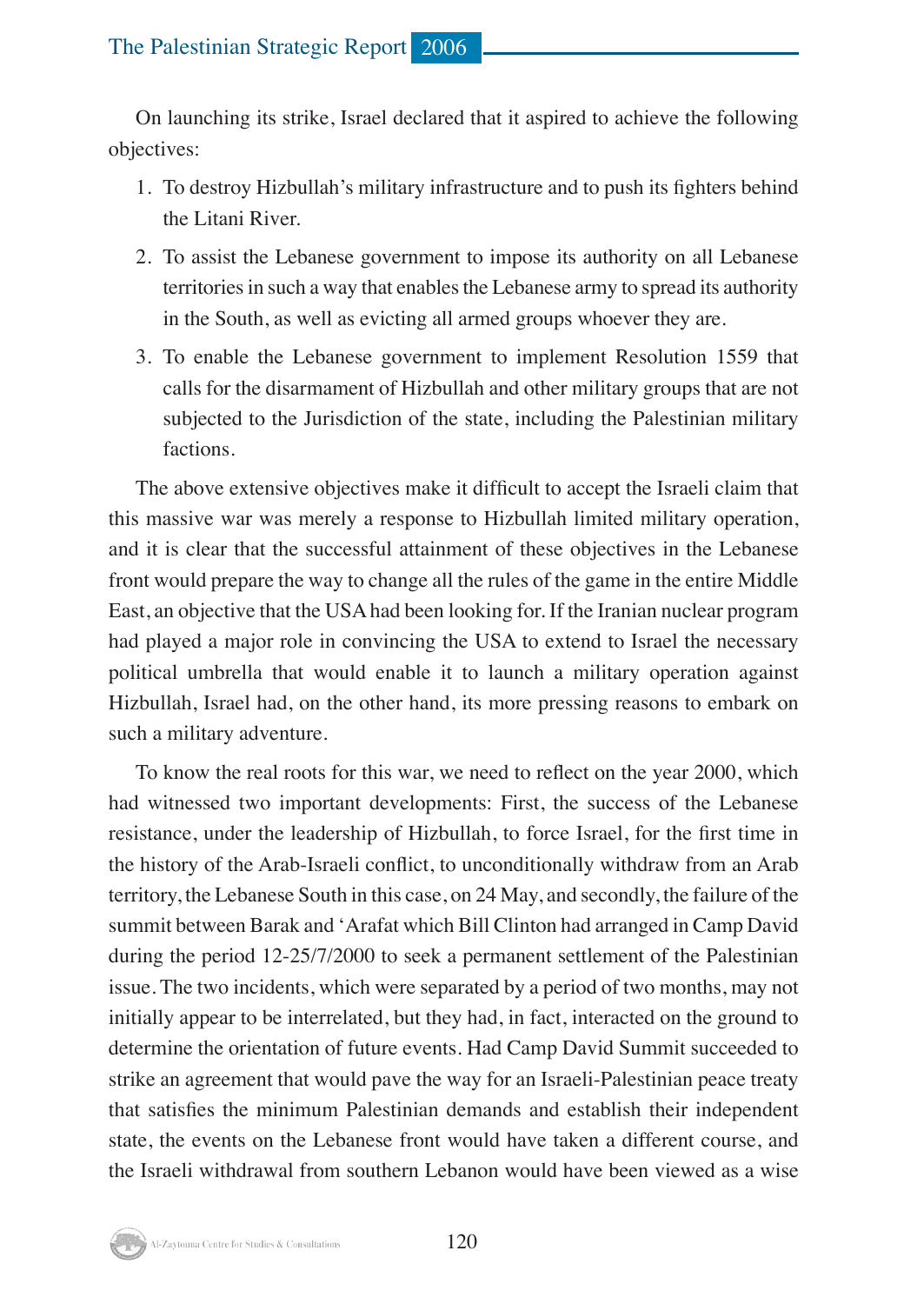decision that aimed at preparing the region for a comprehensive settlement of all aspects of the Arab-Israeli conflict. But this was not the reality on the ground. For the deal offered by Barak in Camp David, and subsequently slightly improved by Clinton, was less than the minimum that any Palestinian leader can accept, however moderate he may be, though, at the time, it was propagated by some quarters as the best that an Israeli Labor leader could give, and far more than the maximum of the Israeli right. Thus, Camp David 2 revealed the dilemma of the route of the political settlement, while Hizbullah victory proved that there is a more effective alternative to restore the rights of the Arabs.

If Oslo impasse and the achievement of Hizbullah in Lebanon had jointly paved the way for the Israeli right to come to power under the leadership of Sharon, and ignited, even militarized, *al-Aqsa Intifadah*, the victory of George Bush in the American race for the presidency had the lion's share in complicating the already complex situation in the Middle East.

The assumption of power in America by the American right under the leadership of Bush the son in late 2000, and the victory of Sharon, the leader of the Israeli right, in early 2001 had paralyzed the whole route of peaceful settlement. The attempts to isolate and besiege Yasir 'Arafat politically was followed by the dramatic events of 11 September that shocked the USA, and gave the neo-conservatives the pretext to implement their project of "the new American century" that aimed at consolidating the sole American supremacy over the world. No doubt, these events enabled Sharon to have the American green light to crush the *Intifadah* and liquidate it militarily. The so-called "international war on terrorism" enabled Sharon to appear to be on the same boat with the USA, and to exhibit the Palestinian and the Lebanese resistance movements as nothing but "terrorist" movements of the same caliber as al-Qa'ida. Within the same context, the USA declared war on Afghanistan and removed Taliban regime by force. Subsequently, it declared war on Iraq under the guise of its possession of weapons of mass destruction, crushed the Iraqi regime and occupied the country. Meanwhile, Sharon was free to destroy the infrastructure of the Palestinian resistance, besiege 'Arafat and claim that he had no Palestinian partner to negotiate with.

The American invasion of Iraq was nothing but one of a series of operations to consolidate the imperial project of the neo-conservatives. Since George W. Bush had identified that his so-called "axis of evil" include Iraq, Iran and North Korea,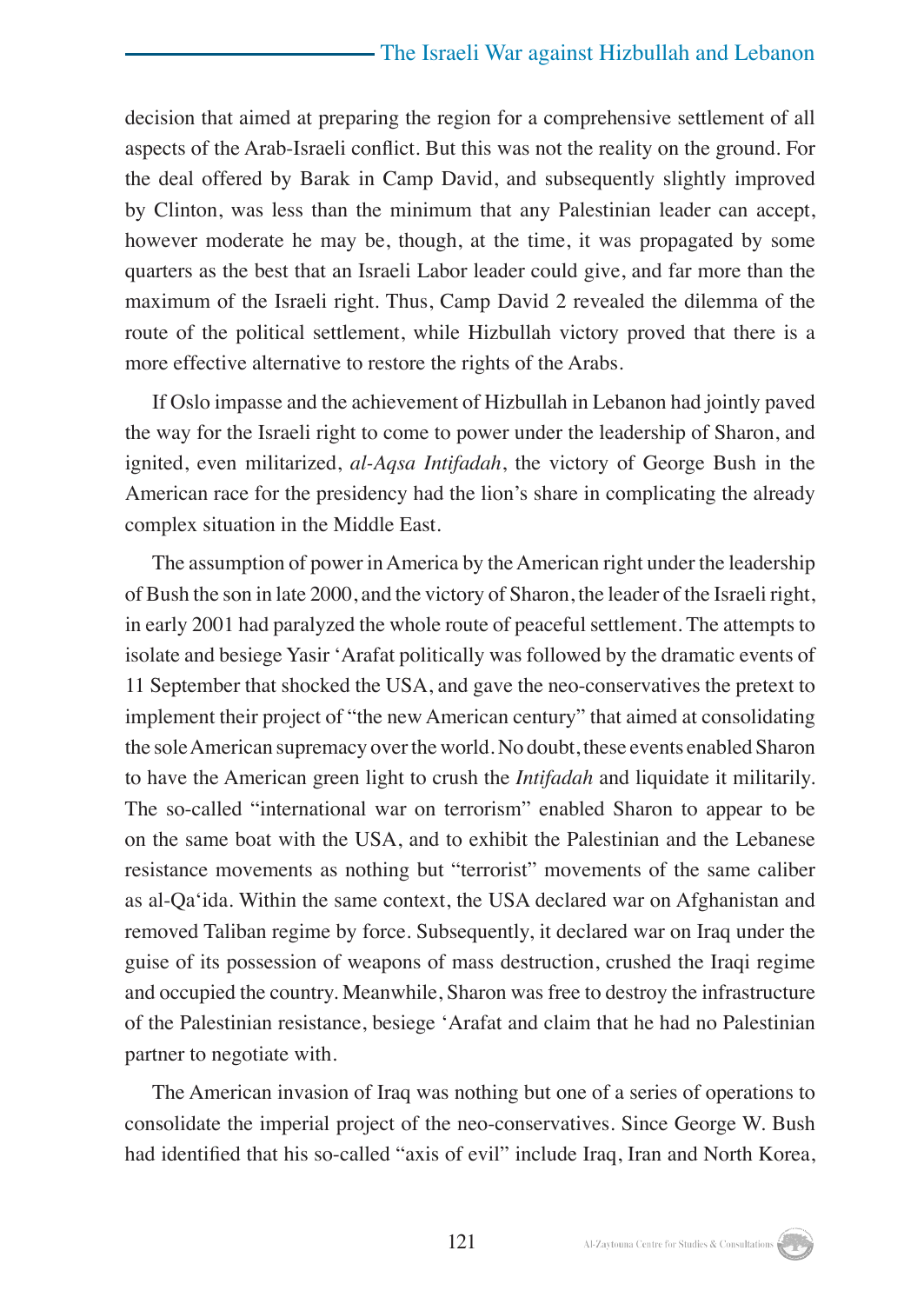the issue was who will be next after Iraq. Logically, North Korea should be the next target because of its relatively advanced nuclear program that disturbed the American administration, but nobody seriously felt that the Korean crisis would develop into a military confrontation irrespective of the extent of the Korean provocation. In fact, the Middle East remained the primary concern of the imperial American project, particularly after the events of 11/9/2001. It was obvious that the neo-conservatives aspired to achieve a number of objectives in this region of which the most important are:

- 1. To maintain direct control of the sources of oil because it is one of the main means to dictate the balance of power in the international order.
- 2. To consolidate Israel to be the main regional power as it is the only trusted ally in the region.
- 3. To weaken anti-American regimes and forces in the region whenever possible, and, at the same time, to press friendly powers to undertake radical political and cultural measures to uproot the sources of the so-called "terrorism."

By the American occupation of Iraq, the Iranian and Syrian regimes were at the hands of the American military might. In the American perception, Iran's threat comes from its inspiration of all anti-American fundamentalist Islamic groups in the region, and from its nuclear program that threatens Israel, the only trusted ally in the region. Though the Iraqi invasion of Kuwait had opened a window of opportunity for improved American-Syrian relations, the USA government had by now felt that Syria lost its strategic importance because of its adamant opposition to the war on Iraq, extreme position towards the Arab-Israeli conflict and its association with both Iran and the Palestinian armed resistance. Naturally, in this context, America has tangible interest to weaken the Iranian and Syrian regimes.

The sequence of events should have logically triggered the American administration to launch a military strike on Iran or Syria or both once the situation in Iraq is stabilized. But the stumbling of its project there forced the administration to revise its plans and change its means without given up its objectives towards these countries. Thus, the military option was temporarily shelved in favor of the nuclear and Lebanese issues as more appropriate means of pressure on the Iranian and Syrian regimes respectively. Meanwhile, since it was rather difficult for the American administration to indulge in these issues unilaterally, it decided to enlist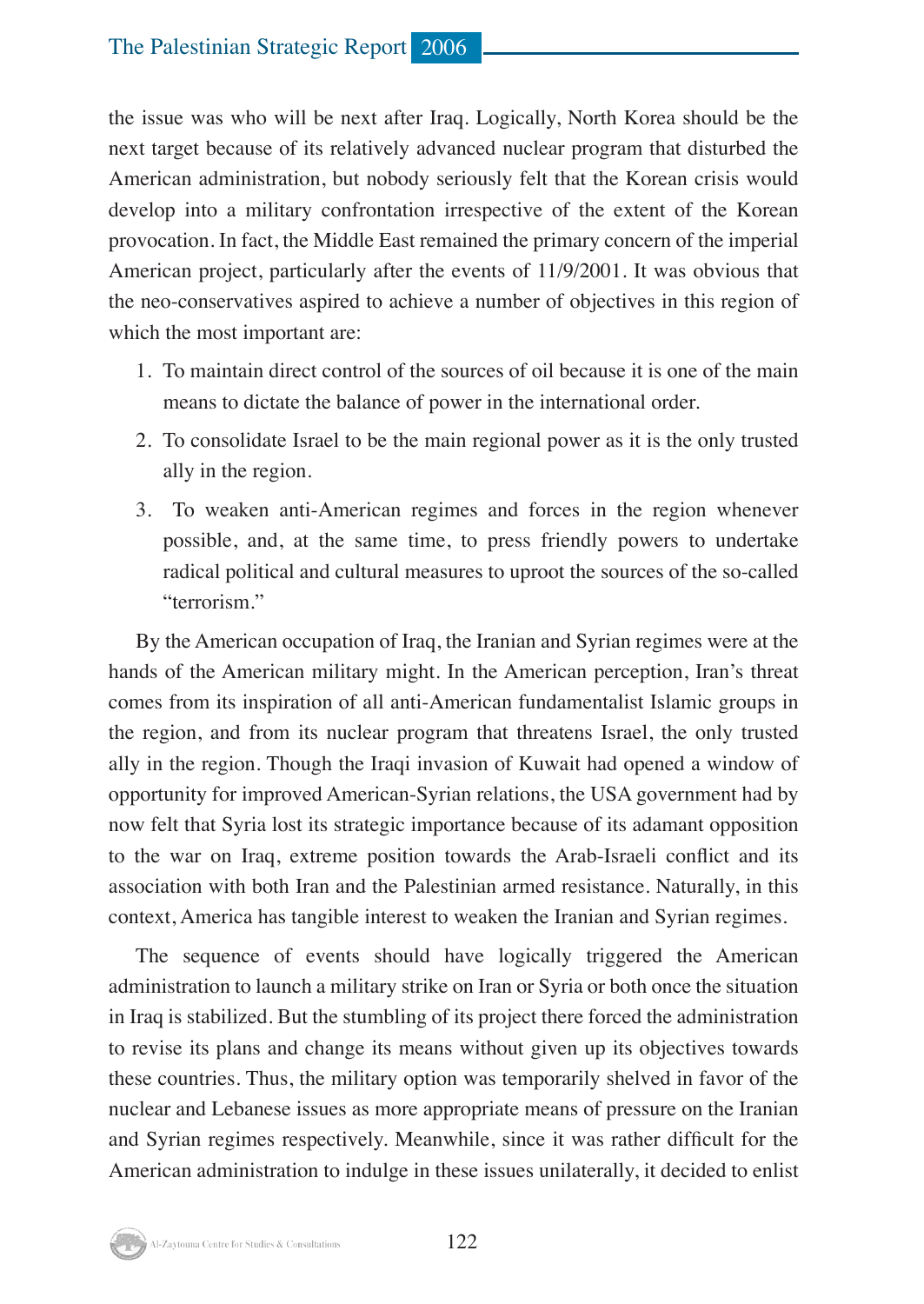the support of the "rebellious" European countries, particularly France. Hence, was the American drive to close the chapter of its differences with these powers over the Iraqi war. France, on her part, felt that the region is heading towards a new Sykes-Picot Agreement from which it did not want to be excluded, and thus it strove towards a rapprochement with the USA that would enable her to get its share of the cake. There was no better area than the Lebanese theatre to test the possibility of such a rapprochement.

The attempts to engender an American-French rapprochement had, in fact, started after a secret visit by Maurice Gourdault-Montagne, an envoy of the French President Jacques Chirac, to Damascus in November 2003. According to a report by David Ignatius, published in *The Washington Post* newspaper on 5/2/2005, the French envoy told the Syrian President Bashar al-Assad that the regional and international conditions had changed after the de facto American occupation of Iraq, and that Syrian policy and attitude should also change. The envoy told the president that Chirac, with the full support of Bush, the Russian President Vladimir Putin and the German leader Gerhard Schroder, wanted him to demonstrate his good intention by such an act like a spectacular visit to Jerusalem or a daring measure that opens a new horizon for a settlement of the Arab-Israeli conflict. No doubt, the French envoy knew very well that such a step tantamounts a political suicide for President Bashar, but the Syrian refusal was required to be a pretext for the forthcoming change in French policy towards Syria and Lebanon.

By August 2004, there was a secret diplomatic channel between France and the USA through Chirac's envoy and Stephen Hadley, the advisor of the American president for National Security, which culminated in a joint American French resolution on Lebanon. President Bashar's serious concern about this rapprochement may have been behind his insistence to extend the presidency of Imil Lahhud. Whether right or wrong, this extension had, given France a further pretext to justify its rapprochement with the USA and the major role that it played in the issuance of the Security Council Resolution 1559, which contributed to the expulsion of the whole Lebanese scenario. This Resolution aimed at a total Syrian withdrawal from Lebanon, the dismantling of the military infrastructure of the resistance under the leadership of Hizbullah, the surrender of the Palestinian weapons outside the camps and the closure of the headquarters of the Palestinian organizations that refuse a settlement based on the Israeli conditions. From the Syrian perspective,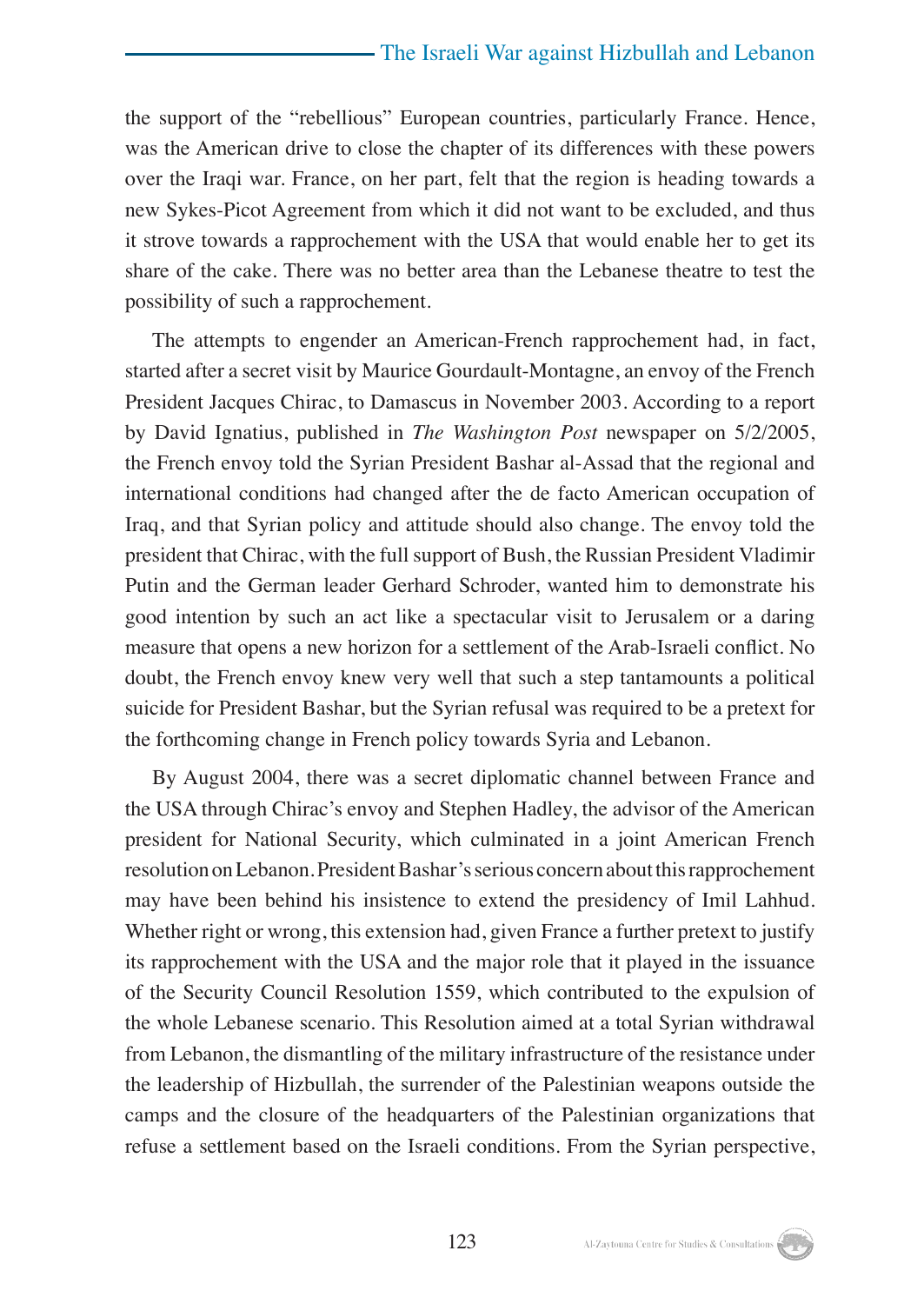this Resolution had a sole outcome, namely, to hand over Lebanon to the joint American-French-Israeli supremacy, and to expose the security of the Syrian state, regime and society to direct dangers.

Naturally, Syria resisted this Resolution, particularly as it was not issued under Chapter VII and entailed no mechanism for its implementation. But the assassination of Rafiq al-Hariri closed down all avenues for Syrian manipulation. Irrespective of who was behind this brutal crime, it provoked a series of reactions that led to the Syrian withdrawal from Lebanon. These reactions were designed to accelerate until they lead to the disarmament of Hizbullah and the surrender of the Palestinian weapon outside the camps. But the quick joint political maneuver of Hizbullah and the Lebanese anti-western national forces led to a new political reality in Lebanon that made the realization of the rest objectives of Resolution 1559, particularly the disarmament of the "militias," impossible without a Lebanese consensus. Meanwhile, the outcome of the general elections that were conducted after the assassination of al-Hariri enabled Hizbullah to participate in the new government. Hence, there was no way but to start a national dialogue over all the pending issues.

These internal developments within the Lebanese political scene deepened the feeling that the American-French project over Lebanon had started to stumble. Meanwhile, both America and Israel seemed to have realized that the disarmament of Hizbullah can never be achieved through a political lobby from within Lebanon. But the increasing probability of a military confrontation with Iran over its nuclear program, particularly after its success in enriching the uranium, was the direct factor that triggered a serious quest for other alternatives to implement Resolution 1559 by force. Hence, plans for an extensive military strike against Hizbullah started. By its military operation in which two Israeli soldiers were kidnapped, the party had unknowingly given the pretext for launching the war.

#### *Second: The Conduct of the War and the Positions of the Regional and International Power*

According to the prior above mentioned coordination between the two parties, the USA undertook to launch an active diplomatic campaign that was necessary to counter the repercussions of the war and guarantee the realization of its objectives.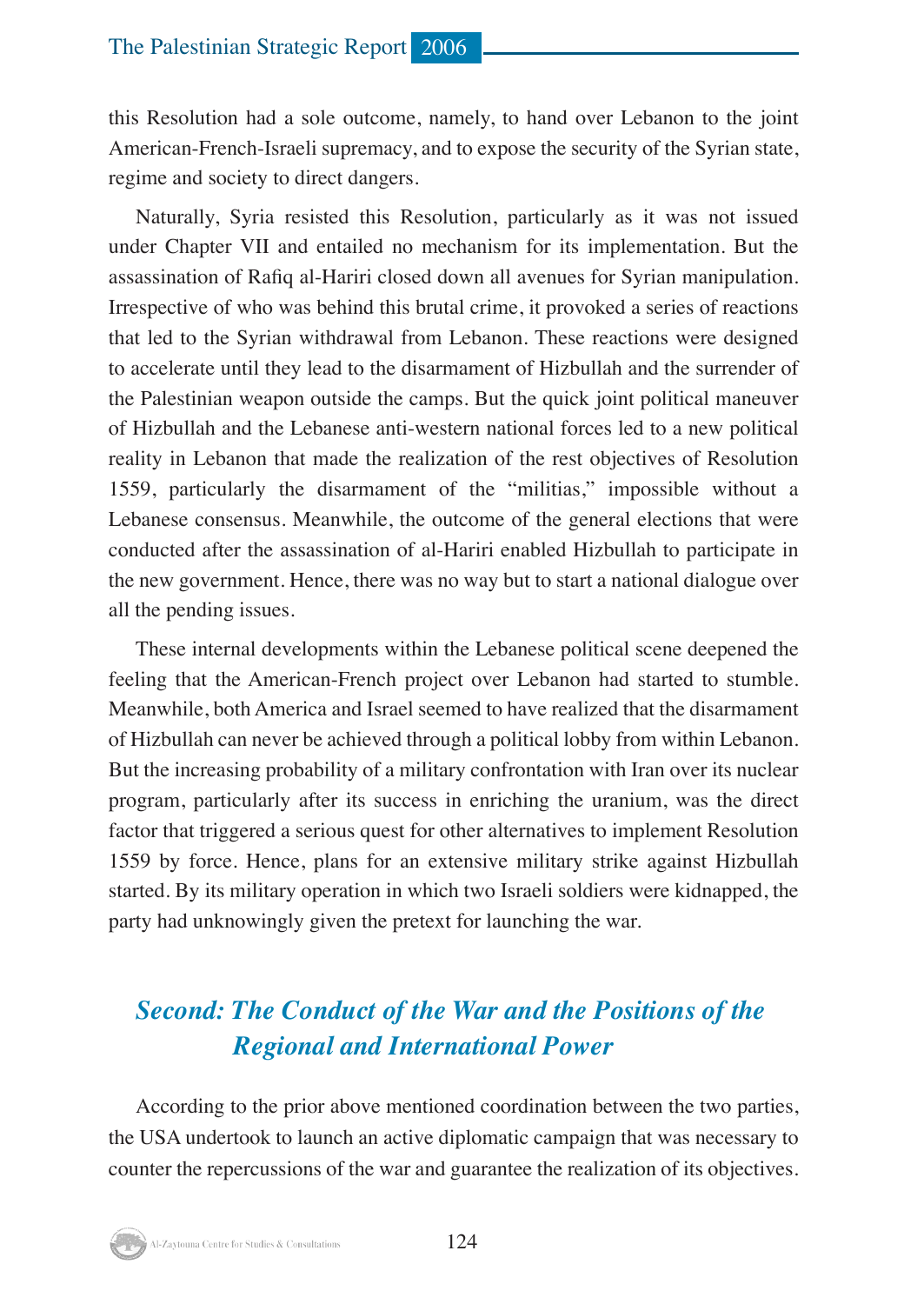From the beginning, it was clear that the objectives of Israel were limited compared with the ulterior motives of the USA that saw in the air raids against the bases of Hizbullah an example that may be subsequently repeated against Iran, and a prelude to far-reaching changes in the region. Thus, the USA had not only been keen to give Israel all the time that it needed to crush Hizbullah once and for all, but it also instigated and encouraged Israel to continue its operations and supplied her with modern armaments when necessary. The USA expected that the destruction of Hizbullah will weaken Syria's influence in Lebanon to the extent that it will end its alliance with Iran, reduce its support to the Palestinian resistance and accept flexible conditions for a settlement with Israel. If the USA could concurrently succeed in destroying Iran's nuclear program, then the whole Middle East will be ripe for a fresh beginning. But the ability of the USA to administer the repercussions of the crisis in a way to achieve its objectives depended entirely on the ability of Israel to achieve a decisive victory in the theatre of war, in which it had, however, utterly failed as we will explain below.

#### **1. The Military Conduct of the War**

On the Israeli front, the military conduct of the war passed through three distinct stages:<sup>5</sup>

**First: Continuous and extensive air raids**, whose primary targets were to destroy Hizbullah's platforms of missiles, stores of weapons and military hideouts as well as Lebanese ports, airports, bridges and centers of telecommunication. These targets were well spelled out in a plan prepared by Olmert and approved by the cabinet on the very same day of Hizbullah's operation. The principal targets behind this plan was to inflict as much damage as possible on Hizbullah's human and military resources (soldiers, armament, supplies and means of communication) as well as the Lebanese infrastructure in the hope that the Lebanese people will rise against Hizbullah because it triggered the war, and held it responsible for the destruction of Lebanon.

**Second: Destruction of Beirut's Southern Suburb**, which houses Hizbullah's headquarter and most important political, media and economic institutions. This phase started after the fourth day of the war and aimed at the assassination of the party's leaders, particularly its Secretary-General Hasan Nasrullah, obstruction of its modes of communication and the destruction of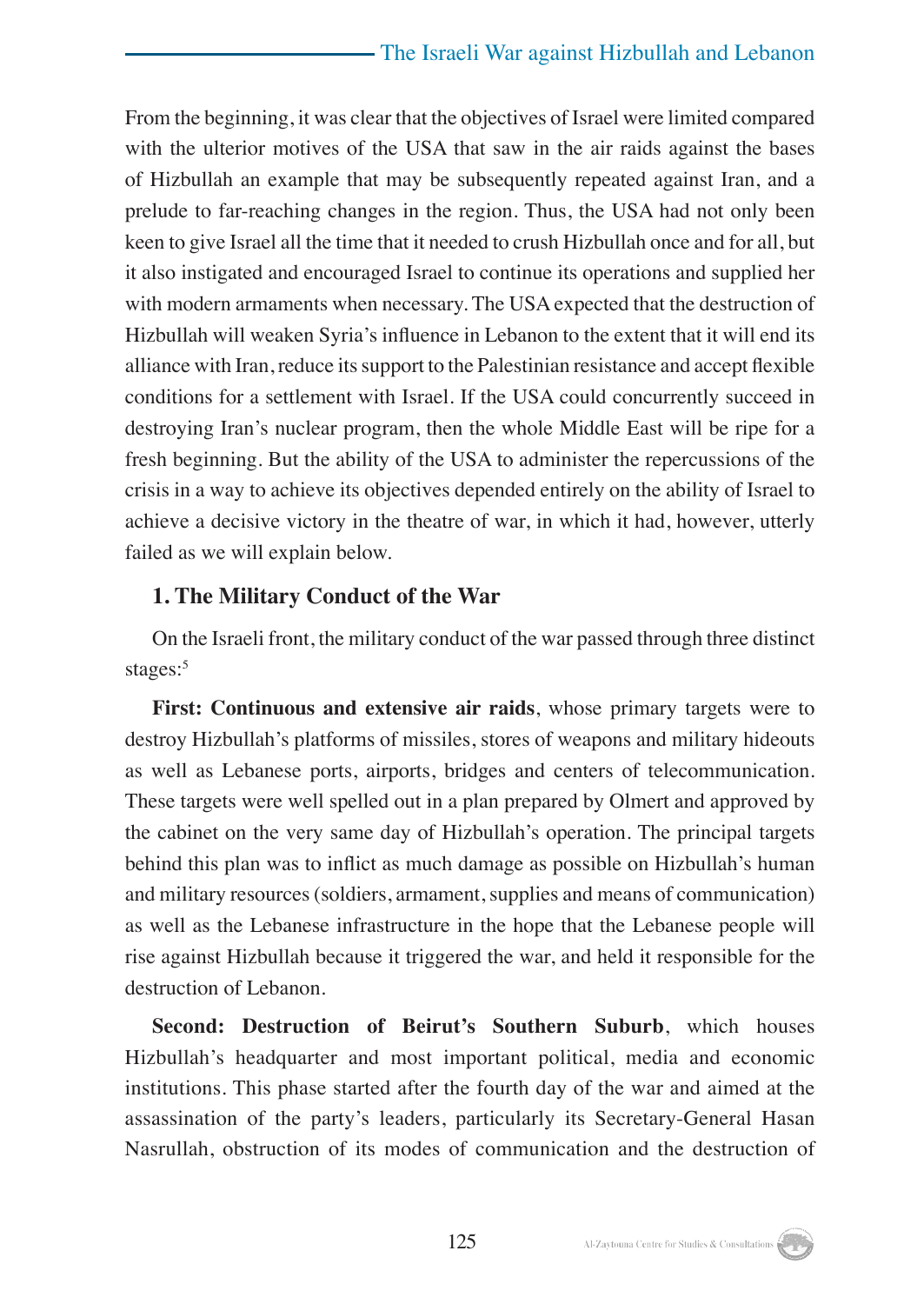its machinery and organs, in particular its political and media institutions. This will ascertain the comprehensive nature of the war and its continuation until it achieve all its objectives, and increase the extent of damage in the hope that the required psychological impact will be achieved, and the Lebanese people will rise against Hizbullah.

**Third: Land operations,** which were conducted by the elite units, these operations started on a limited and interrupted scale to infiltrate and control some of the strategic positions. But the failure of the elite units to achieve their objectives gradually widened their scale until, by the end of the war, they became more of a land invasion. Meanwhile, the Israeli army repeatedly tried to control the Lebanese South as this was the only means to clean the region from Hizbullah and destroy the rest of its weapons and machinery, particularly the platforms of the missiles that operated effectively until the ceasefire. Meanwhile, some land and air operations tried to kidnap the party's political and military leaders.

The three phases of the war took 33 days during which all the army units: land, air and sea, actively participated. According to the estimates of *The Jerusalem*  Post newspaper<sup>6</sup>, the air force launched 15,500 raids (of which 10 thousand were on fighting missions and the rest on communication, search and rescue missions), and the fleet was engaged for eight thousand hours, during which it undertook 2,500 bombardment operations on fixed targets, and tightened the siege on the Lebanese coast throughout the war, while the best land and air units occupied advanced positions along the borders, or conducted parachute operations in the interior. Almost seven thousand targets had been hit in the operations.

**On the Lebanese theatre,** the Lebanese army was not a party in this war, though some of its positions were subjected to bombardment during which tens of soldiers were killed or injured. Its role was restricted to the extension of support to civilians and to perform rescue operations. Thus, Hizbullah confronted Israel all alone in this war and shouldered all its military burden. Indeed, the party appeared to be on the defensive and fighting an imposed comprehensive war that was beyond its limited capabilities and abilities. But the party managed to compensate its lack of airplanes, tanks and warships by a huge supply of medium range Katyusha missiles in addition to a reasonable supply of the largely medium range "Zilzal" missiles, which enabled it to fight back and to transfer the war into the interior of Israel to reach "Haifa and beyond Haifa." The ability of Hizbullah to respond by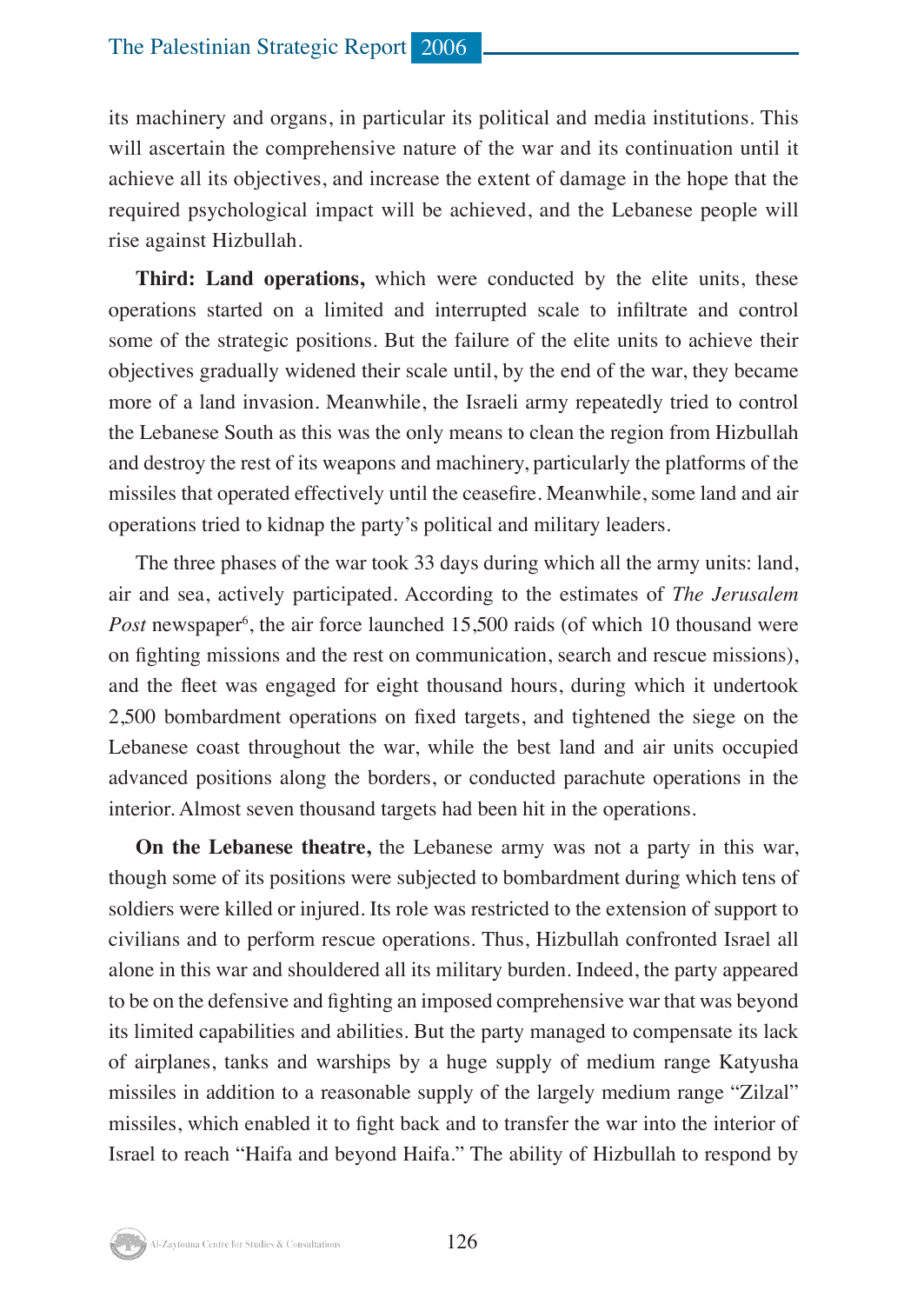effective use of missiles was not the only surprise in this war, but it also managed to damage one of the most superior and sophisticated naval units, a cruiser that belongs to the category Eilat-Sa'ar 5.7

But the most important revelation of the war was the supremacy of Hizbullah fighters in all the face to face confrontations, and their mastery of the guerrilla tactics. However, irrespective of the claims of victory in this war to this or that part, Hizbullah demonstrated ability to, daily, launch hundreds of missiles deep in the interior of Israel, and to the last moment of the war, which glaringly prove that Israel failed to achieve its most important objective, the destruction of the party's military infrastructure.

#### **2. The Political Management and the Development of Regional and International Positions**

#### **a. International Developments**

As mentioned above, within the distribution of roles agreed upon with Israel, the USA took the responsibility of administering the crisis on the diplomatic level through the following:

- 1. The obstruction of any attempt to call the Security Council for a meeting, and to give Israel all the time it needs to achieve its military objectives prior to a discussion of a ceasefire.
- 2. To make sure that any decision taken by the Security Council, when the time is opportune for its meeting, observes all Israeli-American demands.

The first condition could be realized without much diplomatic predicaments, particularly after the developments in Germany that brought Angela Merkel to the chancellorship, and the American-French rapprochement on the Lebanese issue. Though the USA was rather disturbed by the downfall of Silvio Berlusconi in Italy, this change was of limited impact and could not generate an anti-war front in Europe. With this de facto Euro-American understanding, it was not a big deal for America to obstruct a meeting of the Security Council. What remains for America is to provide an Arab cover for the war, a necessity that the administration was well aware of and had worked for its realization a long time ago, as explained below. Thus, the USA seemed to have been confident that its diplomatic apparatus will effectively deal with all the developments of the crisis to achieve the desired goals.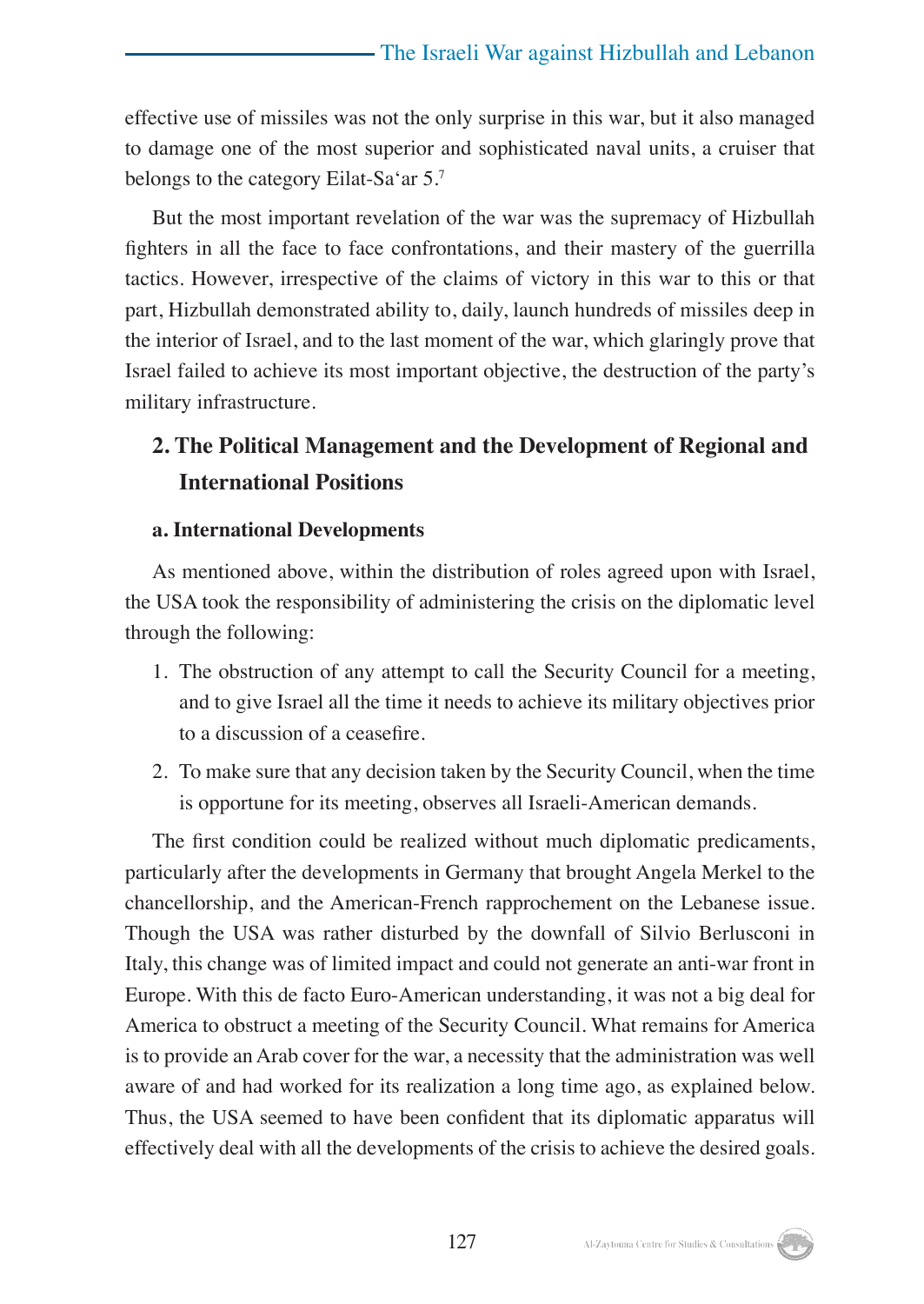The Group of Eight (G8) Summit, held in Saint Petersburg on 16/7/2006, was the first international forum that deliberated the crisis. The American diplomacy succeeded to persuade the summit to put the blame of the war squarely on Hizbullah and its allies in Syria and Iran, who were considered to be the prime movers of instability in the Middle East.<sup>8</sup> The summit had, furthermore, rejected all the pleas addressed to it to pioneer a diplomatic effort to stop the war, and insisted that a ceasefire should be in place only when the time is opportune and permanent stability in the region is guaranteed.

However, the success of the American diplomacy to attain all its objectives depended on two factors: the success of Israel within a reasonable duration to destroy the military infrastructure of Hizbullah, and the rise of the Lebanese people against the party and to held it responsible for all the damage in Lebanon, thus paralyzing its political capabilities and impact. But Israel failed to provide the necessary tools for the realization of any of the conditions for two interrelated reasons: the heroic steadfastness of Hizbullah, and the rally of wide sectors of the Lebanese people behind the resistance.

The USA had initially estimated that Israel needs 10 days to achieve a major military success on the ground that would facilitate a seven-phase plan, whose focus is the formation of a striking and well equipped Atlantic (NATO) military force as follows:

- 1. Once the military might of Hizbullah be contained under the brutal Israeli air and land strikes, and is forced to withdraw between 5-10 km from the Israeli frontier, the first patch of the Atlantic force will be send to the Lebanese coasts and Beirut airport in preparation for their spread in this security belt. Hence, and on their arrival, a ceasefire will be declared.
- 2. Forces of the Lebanese army will start to spread side by side with the international forces, which will extend the security belt northwards till the Litani River.
- 3. To send within a week or 10 days reinforcements that increase the number of the international forces to 30 thousand.
- 4. To expel the exhausted fighters of Hizbullah to the middle of al-Beqaa, i.e., more than 100 km away, and to offer the international forces all the military facilities that enable them to do their job.

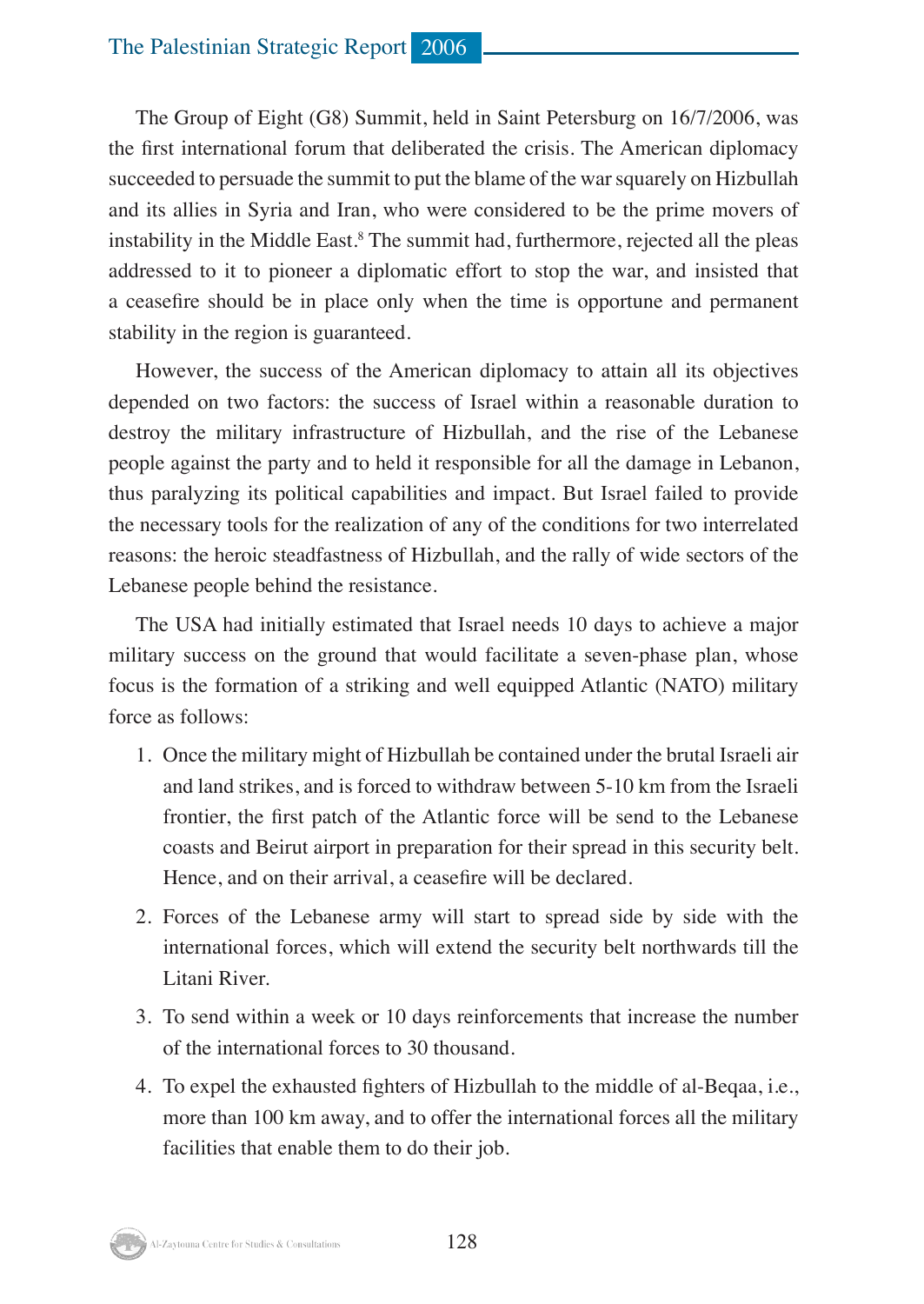- 5. The Security Council will address an urgent demand to the Lebanese cabinet to implement Resolution 1559, and to call an urgent session to endorse a plan for the disarmament of Lebanese and non-Lebanese militias under the supervision of the Lebanese army and the Atlantic-international forces, and to expel the leaders of the Palestinian organizations outside the borders.
- 6. Measures will be initiated to fully draw the Lebanese frontiers, including Shebaa Farms, under the supervision of the UN and the international forces, and with the participation of Lebanese-Syrian committees. If Syria refused, the drawing will be done by agreement between Lebanon and the UN.
- 7. To start the reconstruction of Lebanon, and to supply its army with modern armaments and equipments that enable it to replace 10 thousand out of the 30 thousand international forces.<sup>9</sup>

In the conference of Rome, which was presumably a platform to support the Lebanese government, the Lebanese Premier Fu'ad al-Sanyurah, submitted a seven-points plan, that was endorsed by the cabinet which represented various political trends, including Hizbullah, as a minimum for Lebanese consensus. Apparently shocked by this plan, the USA had no option but to pursue a policy of protracted delays to give Israel more time to achieve a decisive victory and dictate its conditions for a ceasefire. But Israel's inability to do so, and the dragging of the war longer than expected limited America's maneuvering ability to delay the deliberations of the Security Council. Hence, it resorted to coordination with France, and a joint draft resolution was submitted to the Council, which provided for the formation of an international force under Chapter VII of the covenant that would be empowered to enable the Lebanese army to impose its authority on the Lebanese South up to Litani River, and implement previous resolutions of the Council, including Resolution 1559. Hizbullah would then be automatically and forcefully disarmed, a condition that the party had, of course, rejected. Thus, the Israeli brutal war and the strong American diplomatic pressure continued for 33 days, after which the Security Council issued Resolution 1701 that did not refer to Chapter VII of the covenant.

#### **b. Developments in the Arab Front**

A close follow up of events prior to the war reveals a campaign to pose Iran as the most important and imminent threat to the security of the Arab region. It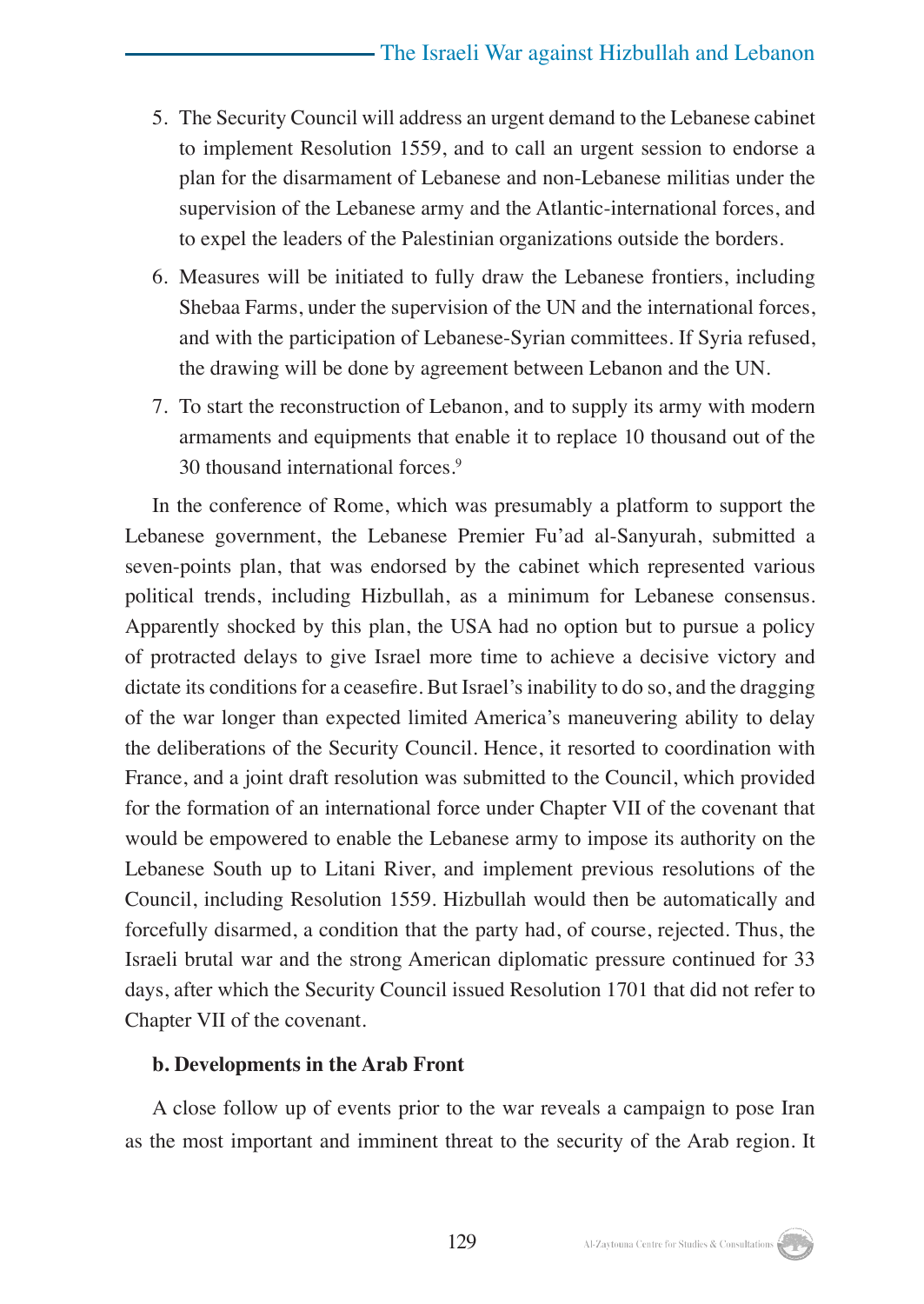started with declarations by King 'Abdullah of Jordan that cautioned from a "Shi'i Crescent" under the leadership of Iran. Subsequently, was the criticism of the Saudi minister of foreign affairs of American mistakes that transferred Iran into a super regional power, and finally was the Egyptian president's accusation of the Iraqi Shiites of being loyal to Iran. It was not a sheer coincidence that these very same three powers, Jordan, Saudi Arabia and Egypt, were the first to condemn Hizbullah's operation as reckless adventure that gave Israel a pretext to launch the war. The same position was adopted by other Arab countries like Kuwait, Iraq and the Palestinian presidency (represented by Abu Mazin).

But the position of these three powers did not represent the totality of the Arab attitude, which was trio in nature. Besides the first front which blamed Hizbullah, a counter-front, represented by Syria and Yemen, took a contrary position that considered the party's operation part of the legitimate military resistance that is compatible with the covenant of the UN. The third front, that included Libya, the Sudan and Morocco, took a middle position, namely Hizbullah should have coordinated with the Lebanese government to guard against its embarrassment in front of the international community, though the party have committed no crime by its arrest of the two Israeli soldiers.

In its ordinary meeting of 15/7/2006 in Cairo, the Arab League Ministerial Council reached to what it viewed as a compromise between the three positions, but was actually nearer to the position of the Saudi-Egyptian-Jordanian trio. However, the rally of the Lebanese street behind its government seven-points project facilitated the projection of a minimum Arab solidarity, though the attempts to arrange for an emergency Arab summit failed. The steadfastness of the resistance on one side, and the pressure of the Arab street, which had unconditionally rallied behind it, helped to hold an emergency meeting of Arab foreign ministers in Beirut on 7 August, which was this time void of any criticism to the resistance. Besides, it formed a trio-committee that departed forthwith to New York to participate in the deliberations of the Security Council, and seemed to have played a role in improving the final phraseology of Resolution 1701.10

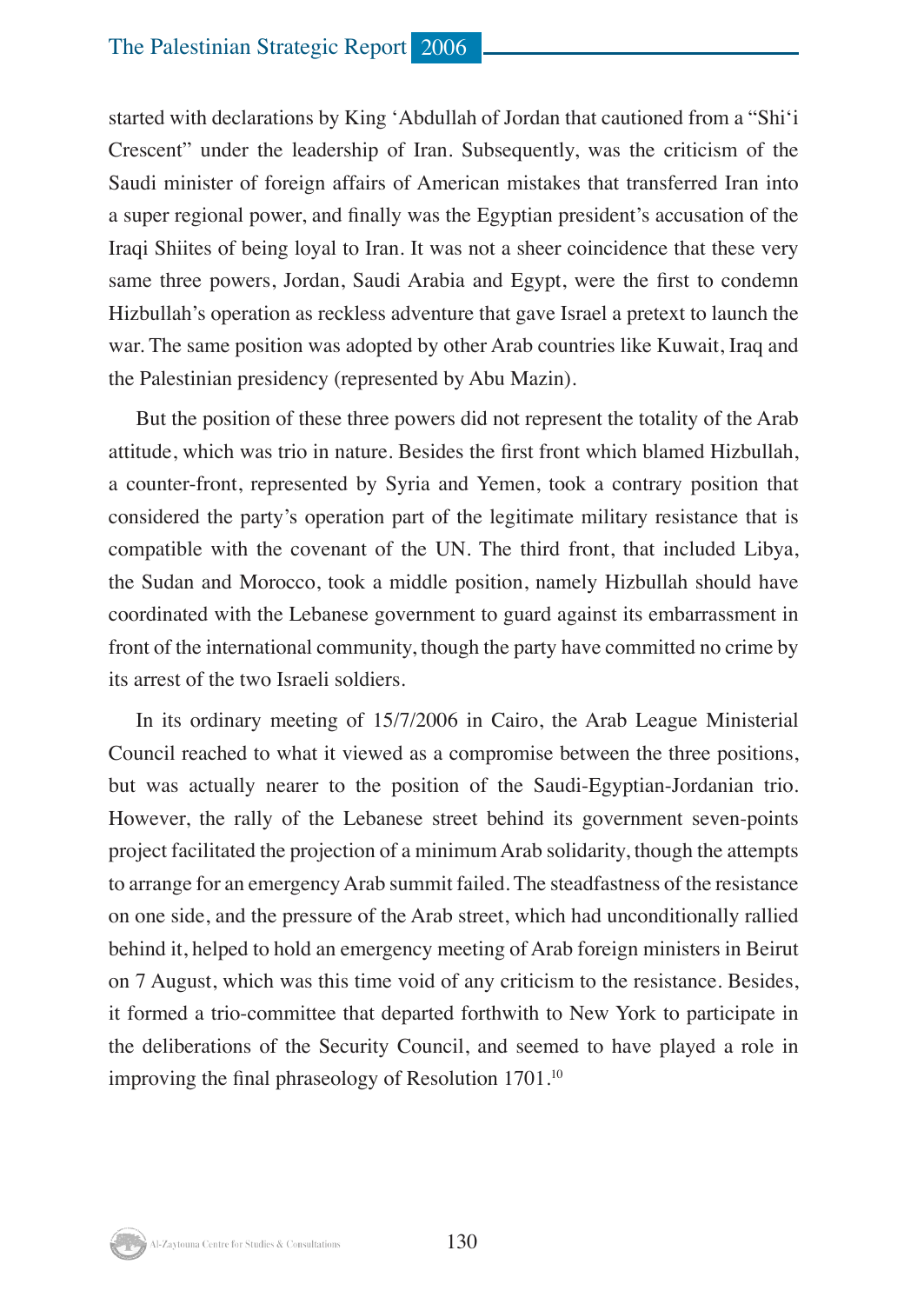#### *Third: Results and Repercussions*

Security Council Resolution 1701 was an outcome of direct or indirect interactions of the military and political interests of the various parties concerned with the Lebanese crisis. Since the war did not end with a decisive military victory on the ground to one party or another, none of the two warring parties managed to dictate its conditions on the other. Nonetheless, the total American support to Israel earned her many political concessions that were not proportionate to the military victory that it achieved on the ground. Thus, the Resolution was so ambiguous and open to different interpretations that each party read it the way it wanted.

Resolution 1701 may, in fact, be read in two ways, legal and political. A sheer legal reading shows that it is heavily biased towards Israel, which reflects the heavy American political pressure that tried to give Israel what it failed to achieve in the battleground. On the other hand, the political reading of the Resolution leads to the conclusion that the Resolution cannot be read literally and according to the Israeli and American interpretation because of the delicate balance of power on the ground. Hence, the implementation of the Resolution is quite difficult, and would depend on the political developments worldwide and in the region. In the circumstances, a round of fighting between Israel and Hizbullah may have ended, but war between them did not finish yet, even started, as Robert Fisk maintains, after the ceasefire.<sup>11</sup>

From a legal perspective, the bias of the Resolution 1701 towards Israel could be seen in the following examples:

- 1. The Resolution place the blame of igniting the war or its consequential disasters squarely on Hizbullah, but it is silent on the Israeli excesses that reached the extent of committing unprecedented and clear-cut war crimes.
- 2. Contrary to the usual pattern, the Resolution did not provide for a complete and unconditional ceasefire and the end of all actions of aggression. Besides, it distinguished between the obligations imposed upon Hizbullah and those on Israel.
- 3. The Resolution distinguished between the captured Israeli and Lebanese prisoners. While considering the former as "kidnapped soldiers" who should be unconditionally released, it described the latter as "prisoners" whose status should be quickly settled.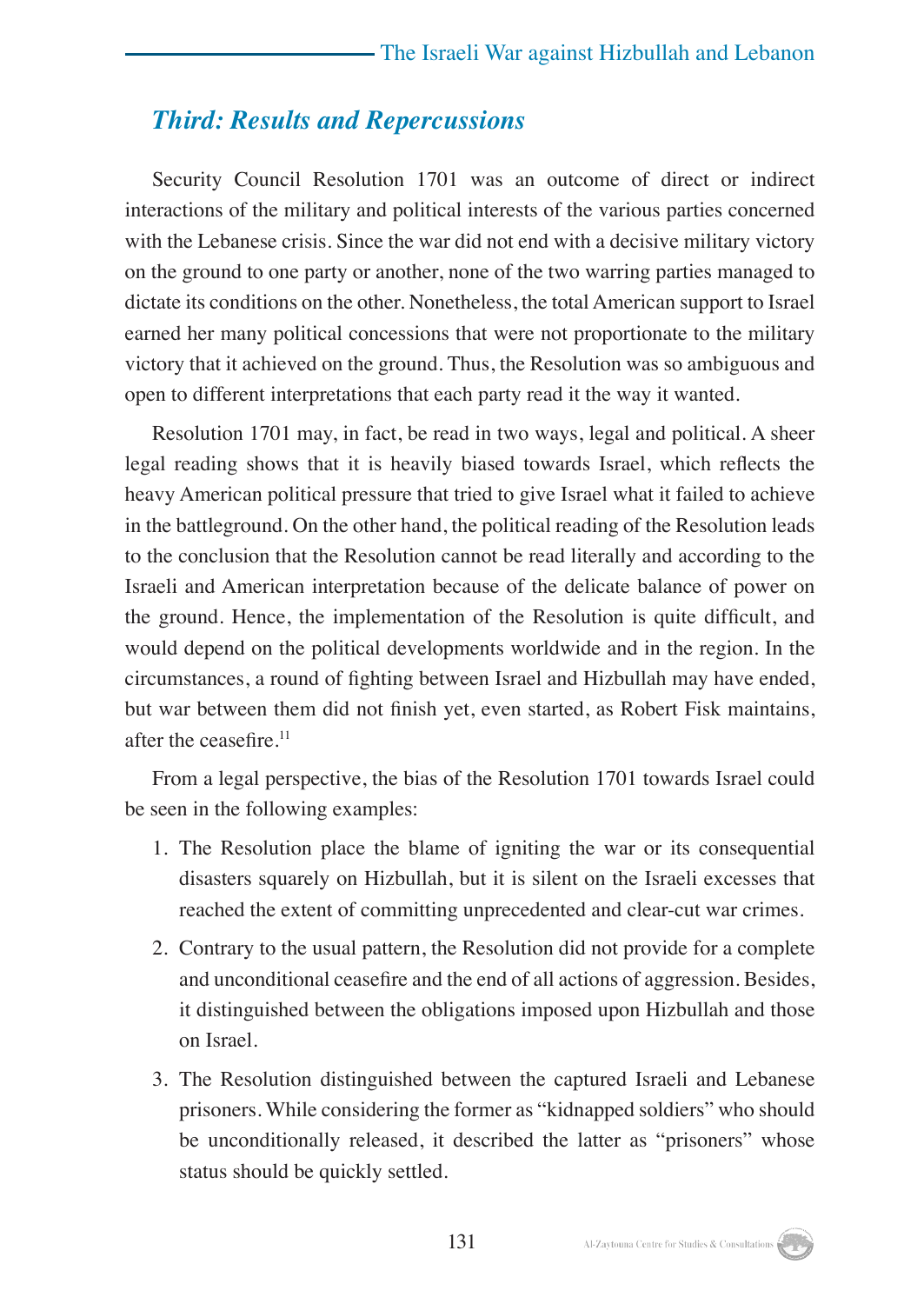- 4. The Resolution referred to the issue of Shebaa Farms in an ambiguous manner, and within other issues that the secretary-general was directed to seek suggestions on from the concerned international parties. Amongst them was the drawing of the Lebanese borders, particularly in areas around which there is conflict, or whose status is not ascertained, including Shebaa Farms.
- 5. The Resolution did not ask for immediate Israeli withdrawal from Southern Lebanon, but connected this with the deployment of the Lebanese army and United Nations Interim Force in Lebanon (UNIFIL) forces.
- 6. In one of its paragraphs, the Resolution indicated that the situation in Lebanon constitutes a threat to peace and security, and gave the UN vast powers without specifically referring to Chapter VII, which may be taken to include future disarmament of Hizbullah if politically feasible, particularly as the Resolution frequently referred to Resolution 1559.

In the context of this legal reading, Israel can claim that it got much of what it wanted. For Resolution 1701 had demanded the immediate release of the two kidnapped soldiers, a buffer zone void of the soldiers of Hizbullah up to the Litani River, and did not even exclude the disarmament of Hizbullah when politically opportune. But a pragmatic reading of the Resolution, which is based on the balance of power on the ground, should take in consideration a number of facts, particularly the following:

- 1. Hizbullah had not been defeated because Israel failed to achieve any of the objectives that led her to go to war.
- 2. Hizbullah continued to detain the two Israeli soldiers, and still maintain his full military power despite the deployment of the Lebanese army in the South.
- 3. The issues of Shebaa Farms and the Lebanese prisoners has officially become part of the agenda of the international community. If, as likely, Israel refrains in future from resuming its military operations and the status quo remains, then any settlement will most certainty fulfill Hizbullah's two most important objectives: the swapping of Israeli prisoners with their Lebanese counterpart, and the return of Shebaa Farms to Lebanese sovereignty. As for the disarmament of Hizbullah, it will certainly not be feasible except towards the end of a long period of Lebanese political consensus during which the

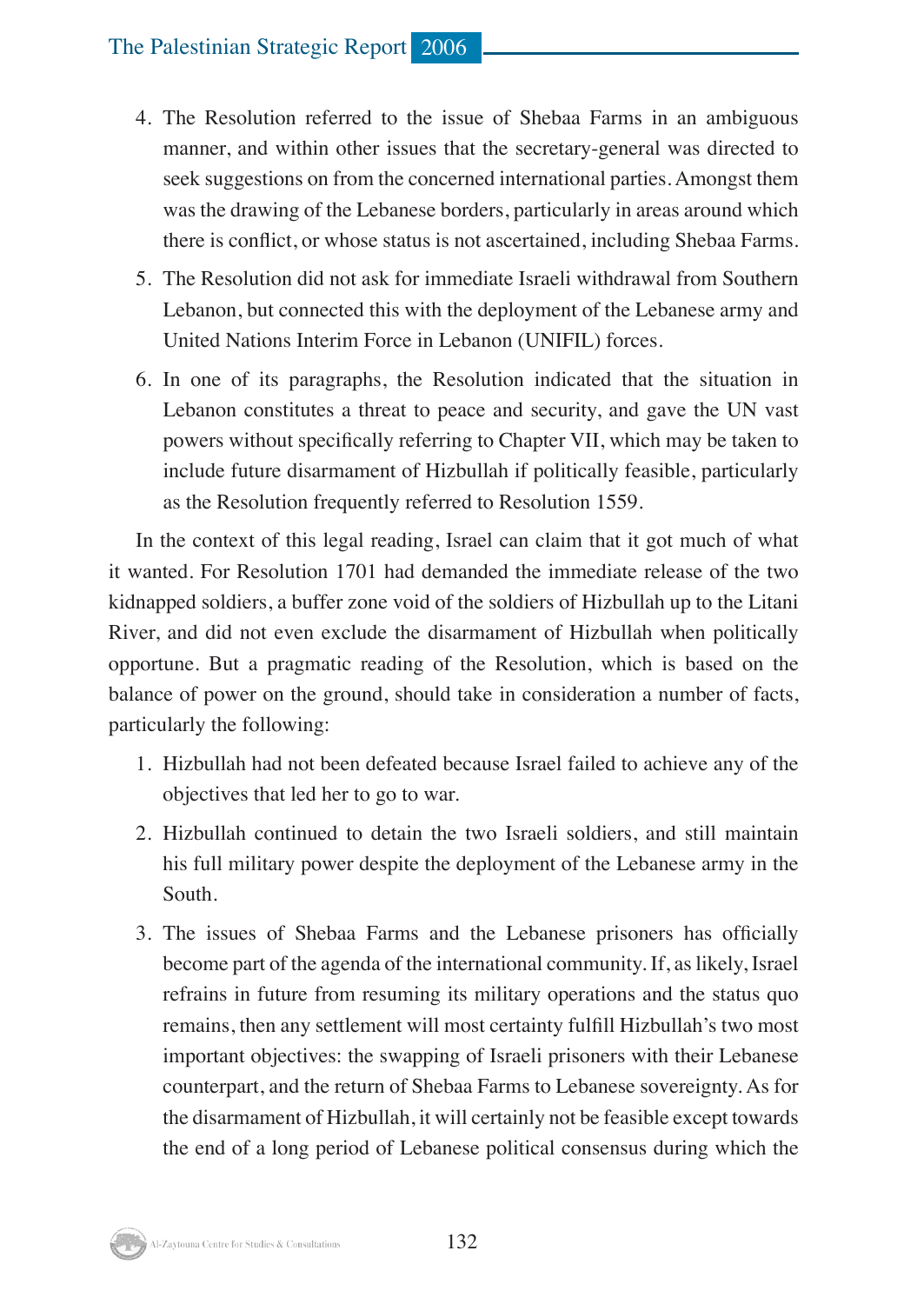state would be restructured on new basis, the army reorganized and equipped to defend the country and the issue of the Palestinian refugees be settled without infringing Lebanese sovereignty, and within a comprehensive and just settlement of the Arab-Israeli conflict.

Pending the achievement of all this, which is, however, unlikely in the near future, the war had concrete results that would have important impact locally, regionally and internationally.

#### **1. Locally**

#### **a. On the Israeli Front**

The huge material and moral damage inflicted on Israel during the war may eventually have dangerous repercussions on both the state and the society. However, currently we do not have complete and exact estimates of this damage, particularly on the human level where figures of the casualties differ from one source to another. While Arab sources record about 400 dead mostly soldiers, their Israeli counterpart claim that the figure never exceeds 83 soldiers and 39 civilians. The latter include nine Palestinians living in the 1948 territories, who, in the absence of sufficient hideouts, were targeted by the Katyusha rockets. The Israeli sources add that 1,187 persons were wounded and about 20 thousand suffered psychological disorders that required treatment. As for the material damage, these sources say that 3,204 Katyusha rockets fell on territories under Israeli control, which caused varying damage to 11 thousand houses, 50 factories, 550 shops and 1,200 cars, while other sources record the number of the damaged buildings as 16 thousand.<sup>12</sup> On its part, Hizbullah mentions that it destroyed 120 advanced Merkava tanks, 30 armored cars, two warship model Sa'ar 5 and one gunboat, in addition to three American made Apache helicopters and two advanced helicopters.<sup>13</sup>

To cover the cost of the war, the Israeli treasury paid about 23 billion shekel (about \$5.23 billion), of which seven billion shekel (around \$1.59 billion) went to the security organs, five billion shekel (about \$1.14 billion) to cover the cost of the direct and indirect damage of the bombardment of Northern Israel, and nine billion shekel (about \$2.05 billion) to face the decrease in the national income that resulted from the war.14

More importantly were the far-reaching security and strategic repercussions of this war. Israel, who was accustomed to surprise wars won in few days, found herself, for the first time, engaged in a long war that continued for 33 days during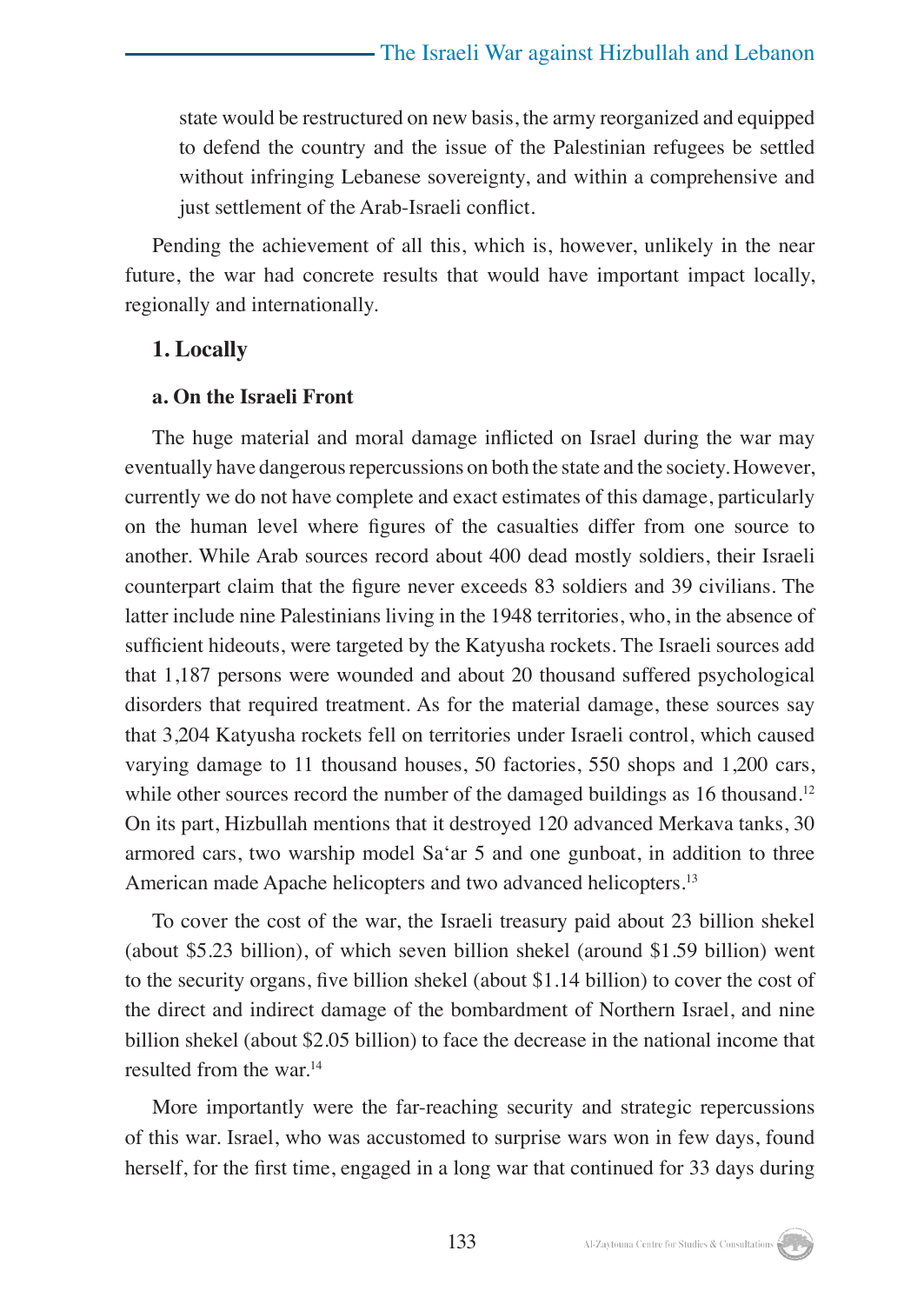which it was compelled to significantly moderate the level of its initial expectations. Moreover, Israel was unable this time to pursue its previous practice of fighting outside its own territory. Instead, the battle was transferred into its land where more than a million persons were forced to seek protection in the sanctuaries for many days. The Israeli people had, for the first time, seen their presumed legendary and undefeatable army in such a state of disarray and chaos that its elite units collapsed before Hizbullah's fighters. The resulting psychological and strategic impact may, in the long run, undermine Israel's arrogant view of its own self as well as of the others, and erode confidence in its strength and capabilities. In the short run, these repercussions would ignite internal political feuds that would most likely be in favor of the Israeli right, and consequently reduce the chances of a comprehensive peace settlement of the Arab-Israeli conflict. Such complications may lead to a new war not only against Hizbullah and Lebanon, but also Syria and probably Iran.

However, we should neither exaggerate nor minimize the consequences of this war. Israel may eventually be able to compensate its economic losses through some guaranteed and readily delivered foreign aid. Being transparent and governed by institutions, the Israeli society is expected to profoundly reflect on the underlying roots of the war mistakes, and penalize those responsible for them. But, by the end of the day, it will draw lessons from this war and put it behind its back.

#### **b. On the Lebanese Front**

 Available sources estimate the human casualties of the Israeli aggression as 1,400 killed, of whom 1,084 were civilians, 40 from the army and security organs, 250 of Hizbullah's personnel, 17 of Amal Movement activists and one from the Popular Front for the Liberation of Palestine-General Command (PFLP-GC). Four UN supervisors and a subject of the temporary emergency international force were victims of air bombardment of their headquarters in Southern Lebanon. The number of the wounded totaled at least 3,700 persons.

The Israeli aggression has far reaching social and physiological repercussions. More than 973,334 persons were displaced, of whom 220 thousand were forced into the diaspora. This figure includes 100 thousand foreigners or Lebanese holders of other nationalities. Some sources estimated Lebanon's total material loss as \$6 billion, while the Council for Development and Reconstruction (CDR) put it as \$3.61 billion, of which the loss of the infrastructure alone was \$958 million. Thirty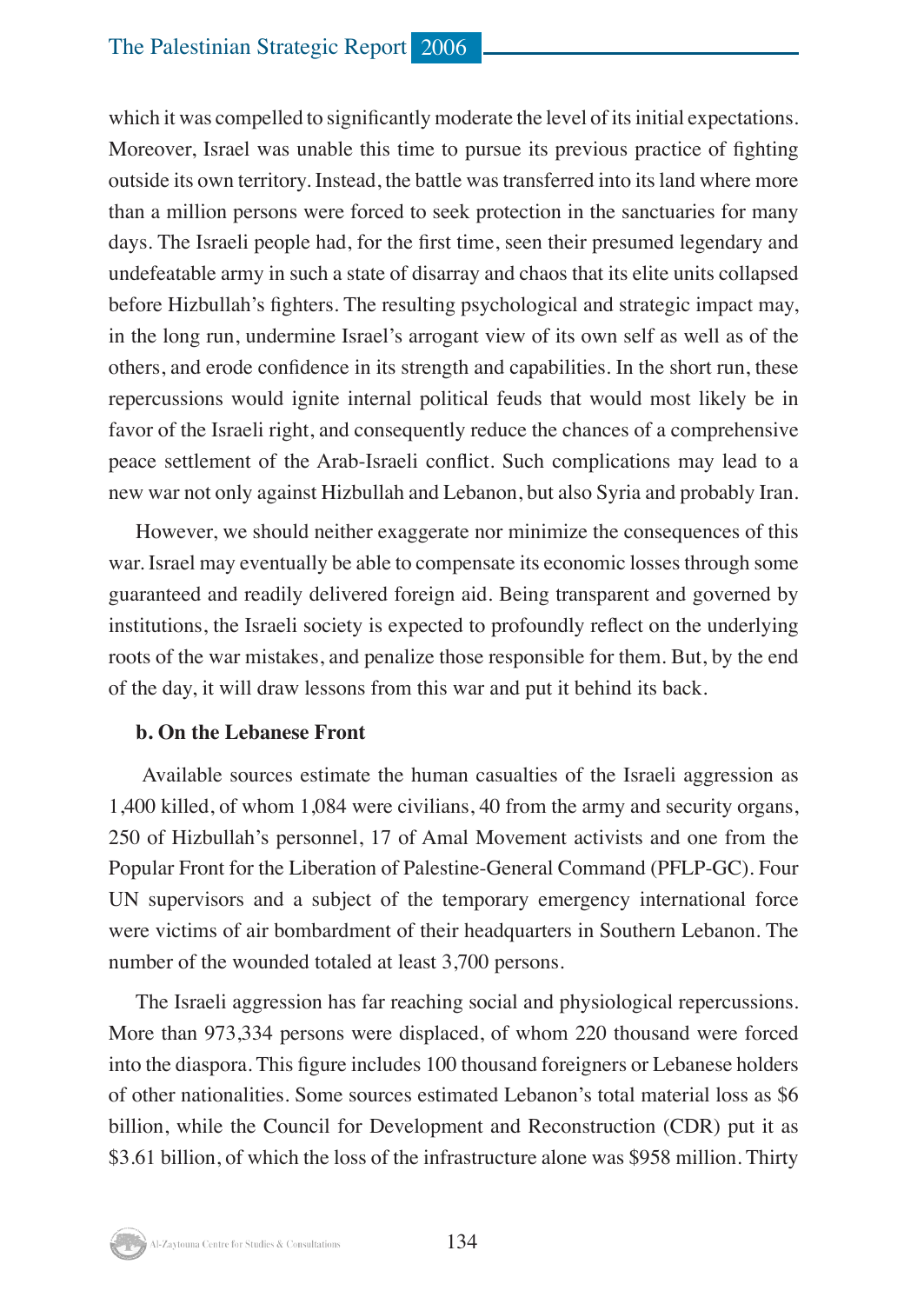vital institutions were either totally or practically destroyed, including Beirut airport, ports, water storages, electricity refineries, 630 km roads, 32 petrol stations, 145 major or minor bridges, seven thousand houses and nine thousand factories, shops, farms and markets. Television, radio broadcasting, and telecommunication stations, worship places, military bases and machinery, and some of Hizbullah's headquarters and houses of its leaders were all damaged. Tens of Lebanese cities and villages were bombarded, including Tyre, Bint Jbeil, al-Khiyam, al-Nabatiyah, Qana and Sidon in the South, the Southern Suburb of Beirut, al-Masna', Beqaa' Valley, Baalbek and its surrounding and 'Akkar Valley in Northern Lebanon. The bombardment of al-Jiyah electricity station resulted in a stain of petrol that spread along 140 km of the Lebanese shores up to the Syrian shores.<sup>15</sup>

More importantly were the far-reaching political repercussions on the future of the Lebanese state and society. As we know, the war had erupted at a time of a serious political crisis in Lebanon that has polarized after the assassination of al-Hariri into two conflicting fronts: the so-called 14 March Forces and the so-called 8 March Forces, which respectively represent the parliamentary majority and the opposition. A national dialogue that diluted this confrontation had, however, come to a standstill just before the war. Nonetheless, the steadfastness and unity of the resistance had, no doubt, strengthened the internal front, and enabled the Lebanese civil society to face the widespread damage and its consequences, notably the displacements of hundreds of thousands citizens, particularly in the South. The insistence on unity among all sectors of the community had sidelined differences and conflicts among them.

Nonetheless, a crisis had been on the air, which, as expected, came to the surface after the war. Even before the end of the war, some of the majority leaders held Hizbullah responsible for this damage. Samir Ja'ja' said, "It was inappropriate for a Lebanese sector to determine the destiny of all the Lebanese people." He added, "To overcome this dangerous development, it is necessary that decision making should be placed forthwith in the hands of the cabinet… Only then can Lebanon be responsible for all that happens."16 Walid Junblat openly criticized the kidnapping of the two Israeli soldiers, and associated its timing with the Iranian nuclear issue and the establishment of the international investigation court in the assassination of al-Hariri. He emphasized his support to the Saudi-Egyptian-Jordanian position towards the war, and added, "We need a ceasefire, but not by any condition. We will be patient and steadfast, but on condition that the state will be squarely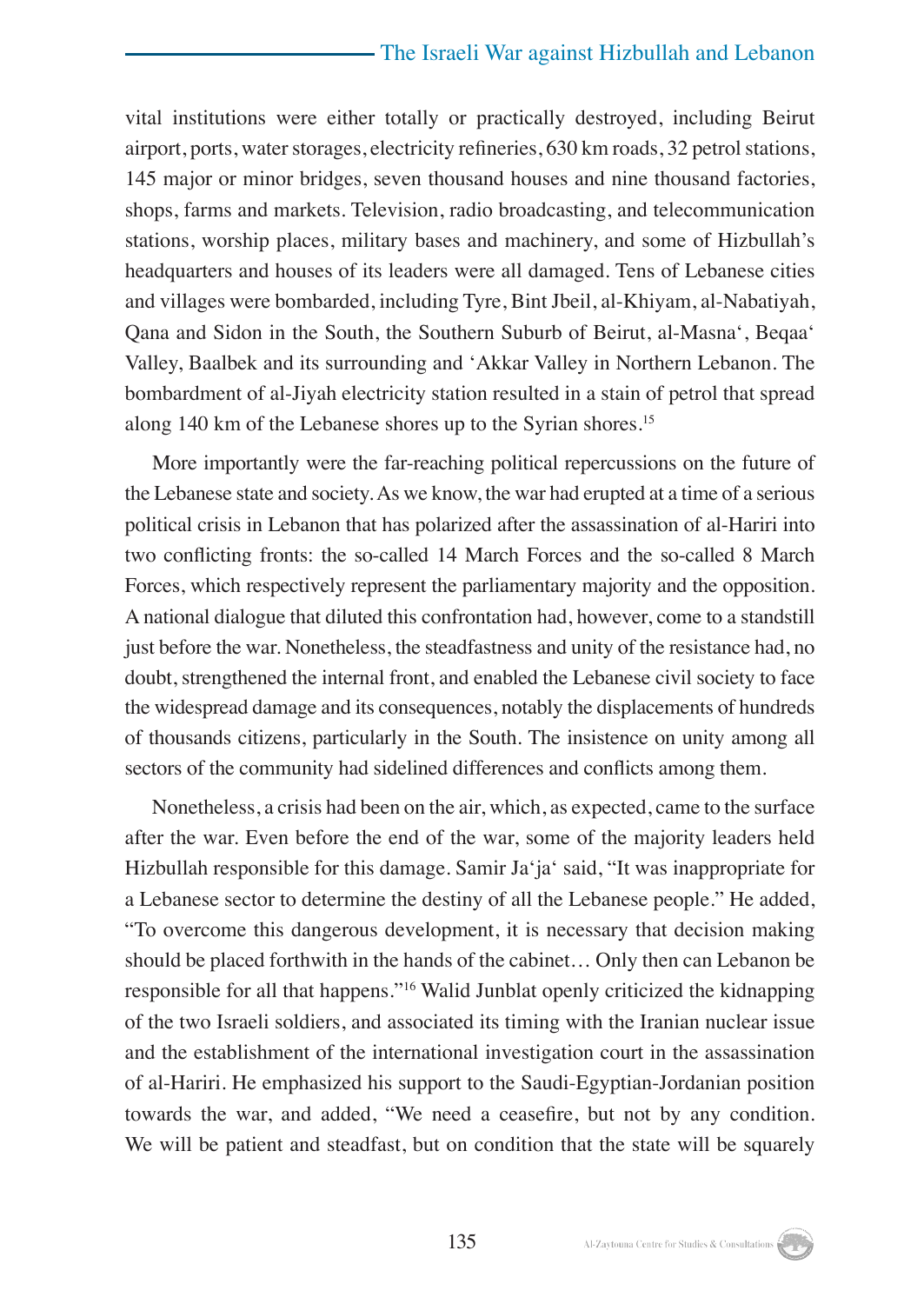responsible for the decision of peace and war and the defense of Lebanon, starting from the South." Commenting on a speech delivered by Hasan Nasrullah, Junblat said, "Notwithstanding political differences, Nasrullah has no right to say whether the Lebanese people like or not. He cannot unilaterally decide on peace and war and say to us as a state and people: I am here, and you should be responsible for what I do."<sup>17</sup> Though Sa'd al-Hariri maintained that "the Lebanese and Hizbullah are currently on the same boat, and that nobody can disband a party that represent a sizable sector of the Lebanese people or held it accountable for what happened," he added "Israel was looking for a pretext to hit Lebanon, her first and last enemy, had it been logical to give it this pretext?"<sup>18</sup>

It is worth noting that an Italian newspaper had reported that the Lebanese Premier Fu'ad al-Sanyurah said that Hizbullah "became a state within the state and that it should be disarmed." But al-Sanyurah's office claimed, during the war, the inaccuracy of this report, and added that the prime minister had actually said:

The international community did not give the Lebanese government the opportunity to address the issue of Hizbullah's arms, and that the continuation of the Israeli occupation of Lebanese territory in Shebaa Farms is responsible for the existence of this armament. The international community should help us to secure Israeli withdrawal from Shebaa Farms, only then we could resolve the issue of Hizbullah's arms.19

This and other indications demonstrated that the internal situation in Lebanon was liable for explosion after the war, which actually happened. Each party tried to make use of the delicate situation to serve its own agenda and political priorities. The opposition, which rallied behind the resistance, tried to invest the latter's success to consolidate its position and share of power and wealth. Conversely, the majority, which supported al-Sanyurah's government, blamed Hizbullah for the damage inflicted on Lebanon, and accused it of serving foreign interest. However, this internal polarization could not have reached to a crisis point had it not been supported and encouraged by some regional and international developments.<sup>20</sup>

#### **2. Regionally**

It is important that we distinguish between the impact of this war on the Arab and regional fronts. On the Arab level, the Israeli war on Lebanon had important consequences that may be enumerated under three groups:

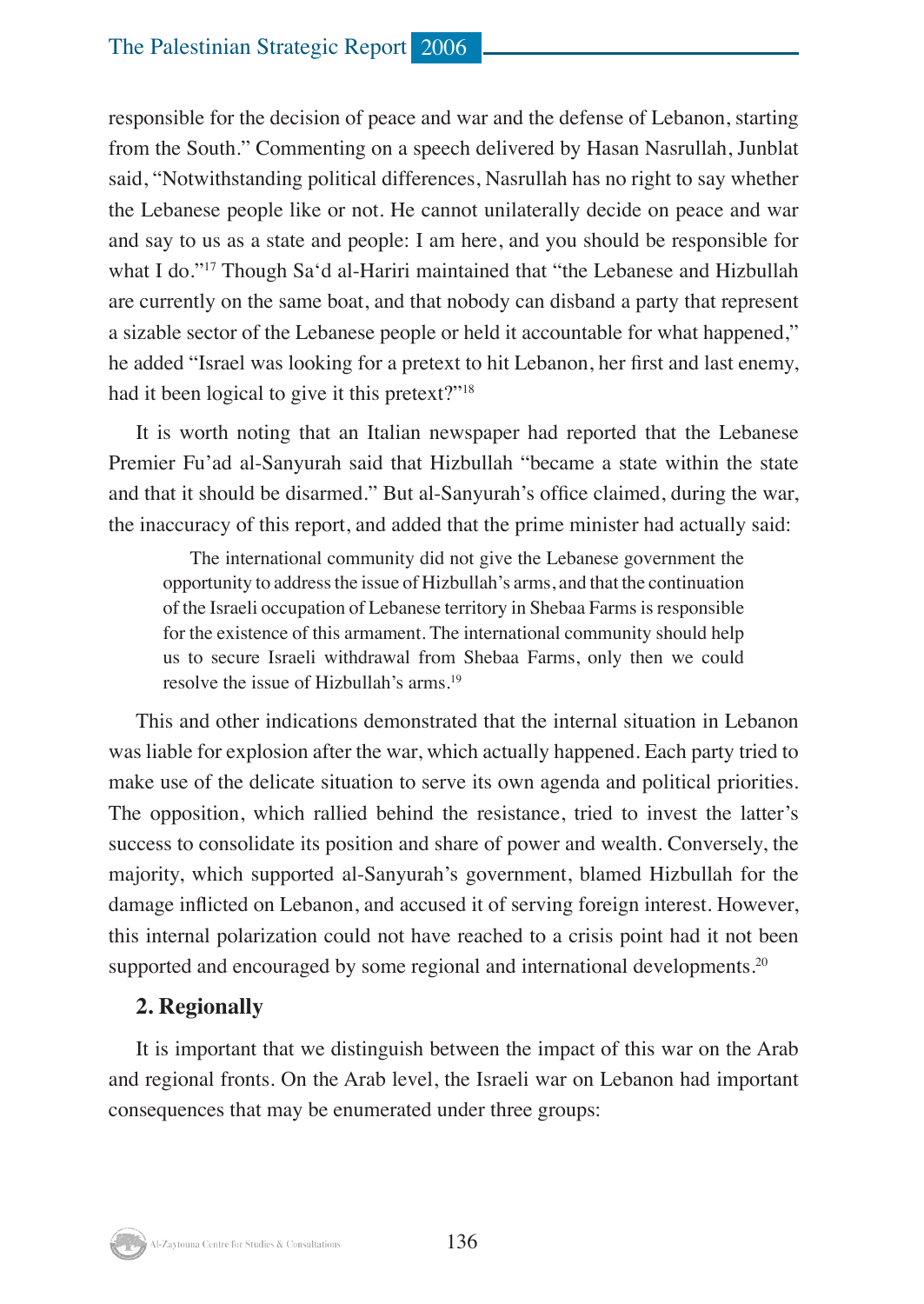**First: The gap between the rulers and the ruled**, which was widened by the war, and showed that the two parties were at loggerheads. As mentioned before, all Arab governments, with the exception of Syria and Yemen, blamed Hizbullah directly or indirectly, which had been viewed by the Arab masses as a green light to the enemy to continue its project of liquidating the resistance. Through a variety of ways and means, the Arab peoples exhibited their unconditional support and rally behind the Lebanese resistance. They saw in Hasan Nasrullah the charismatic and capable leadership that they lost since the departure of Jamal 'Abd al-Nasir. Thus, the war had intensified the suspicious between the governing regimes and the people, and revealed the strong bond between the former (which anyhow lacks legitimacy) and foreign powers, particularly the USA.

**Second: The future of the Arab-Israeli conflict**. The war had emphasized the conviction of the Arab masses that Israel is the prime danger on the totality of the Arab system, and that no peaceful settlement could ever be concluded with this barbaric state. Hence, armed resistance is the sole means to attain Arab rights.

**Third: The sectarian dimension**. The war demonstrated the futility of the attempts of some foreign as well as internal forces to use the sectarian card to weaken the opposition. Their emphasis on the Shi'i composition of Hizbullah was rejected by the Arab masses who saw in this party, irrespective of its ideological commitment, a vanguard of the resistance against Israel. Interestingly, the Muslim Brothers of Egypt rejected some *Fatawa* issued by Saudi scholars prohibiting support to the Shi'i Hizbullah in its war against Israel. The Muslim Brothers warned from those who were trying to "revive an old ordeal that had undermined the power and intellect of the Nation (*Ummah*), and which had already been by passed, thanks to the effort of the wise elite." They also rejected the accusation that Hizbullah works for the interest of Iran.21

Broadly, the war had, no doubt, strengthened the position of Iran in the region, and consolidated its alliance with the Arab states and forces that reject the American-Israeli project. It also gave Turkey an additional impetus to demonstrate its independence in the realm of foreign policy, notwithstanding its European and Atlantic connections.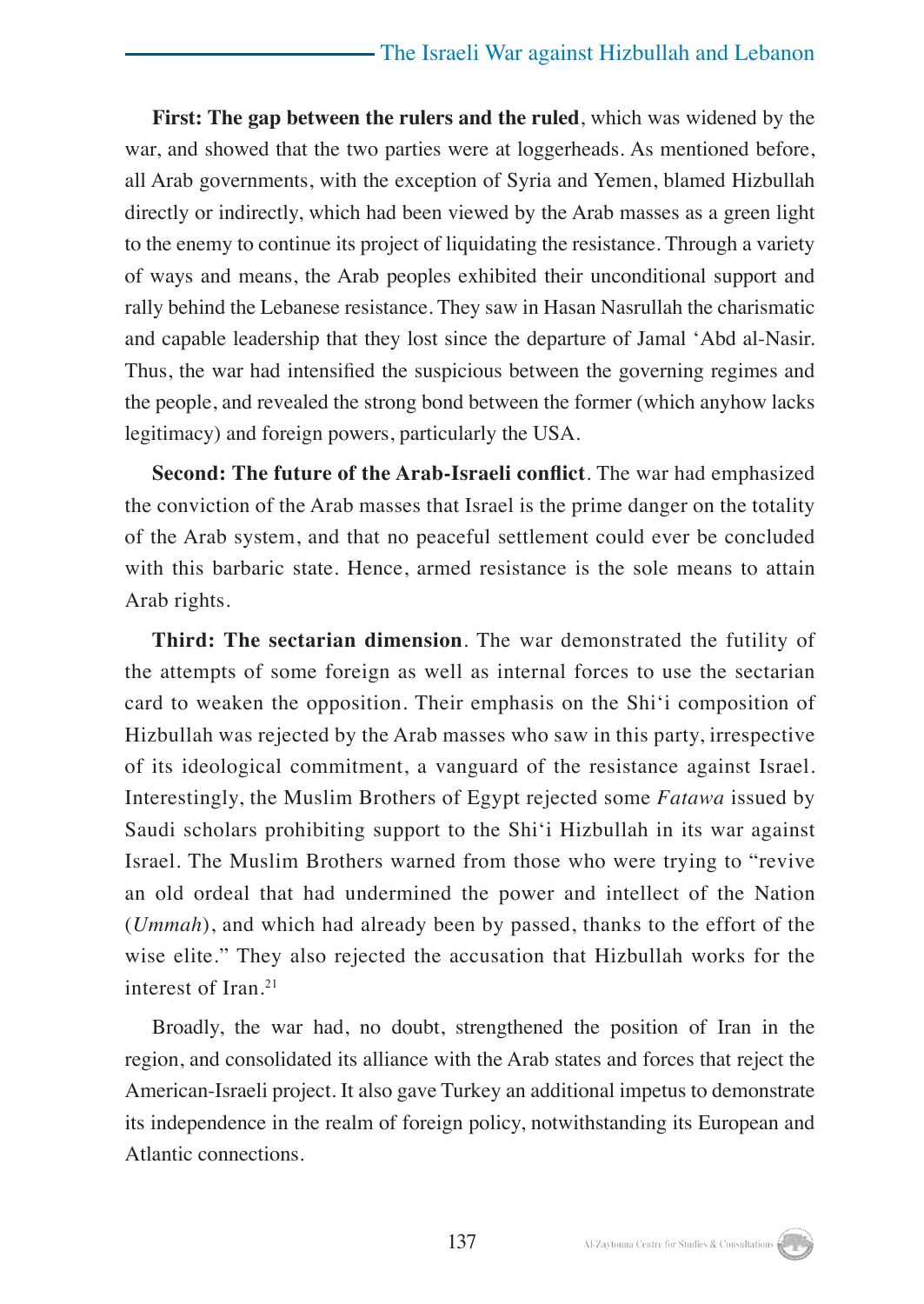#### **3. Internationally**

The Israeli war had once more revealed, even emphasized, several facts related to the international order and the balance of power within it. Amongst them are the following:

- 1. The American-Israeli relations are much stronger than presumed by some quarters. They develop in two, not one, directions each of which is capable of employing the other for its own interest. In this war, Israel did not fight for its interest only but also on behalf of the USA, who played the role of the instigator, the political agent and the diplomat.
- 2. The USA is capable of obstructing the role and mechanism of the UN, especially so when the permanent members of the Security Council have no interest, either individually or collectively, to defy or hinder American plans. This had been the case in the case of the Lebanese war, where the UN by passed, either explicitly or implicitly, the basic principles of its own covenant.
- 3. The role of the international public opinion and non-government organizations in international politics is indeed limited and complementary at best, even in cases when human rights are glaringly violated. As had been demonstrated in the barbaric Israeli invasion of Lebanon, they could not be relied upon to deter aggression.

#### *Conclusion*

The Israeli war on Hizbullah and Lebanon led to a series of developments that culminated in Resolution 1701. But the realities on the ground do not facilitate the immediate application of this Resolution that do not affect the Lebanese internal situation only but also the entire balance of power in the region. Since, as explained in the introduction, the underlying motives behind the Lebanese war are closely interconnected with the other crises in the region, particularly the American occupation of Iraq, the Iranian nuclear issue, and the Arab-Israeli conflict, the future developments in Lebanon depends largely on the American position towards these issues. This is particularly so after the defeat of the Republican Party in the midterm elections of November 2006, and the consequential control of the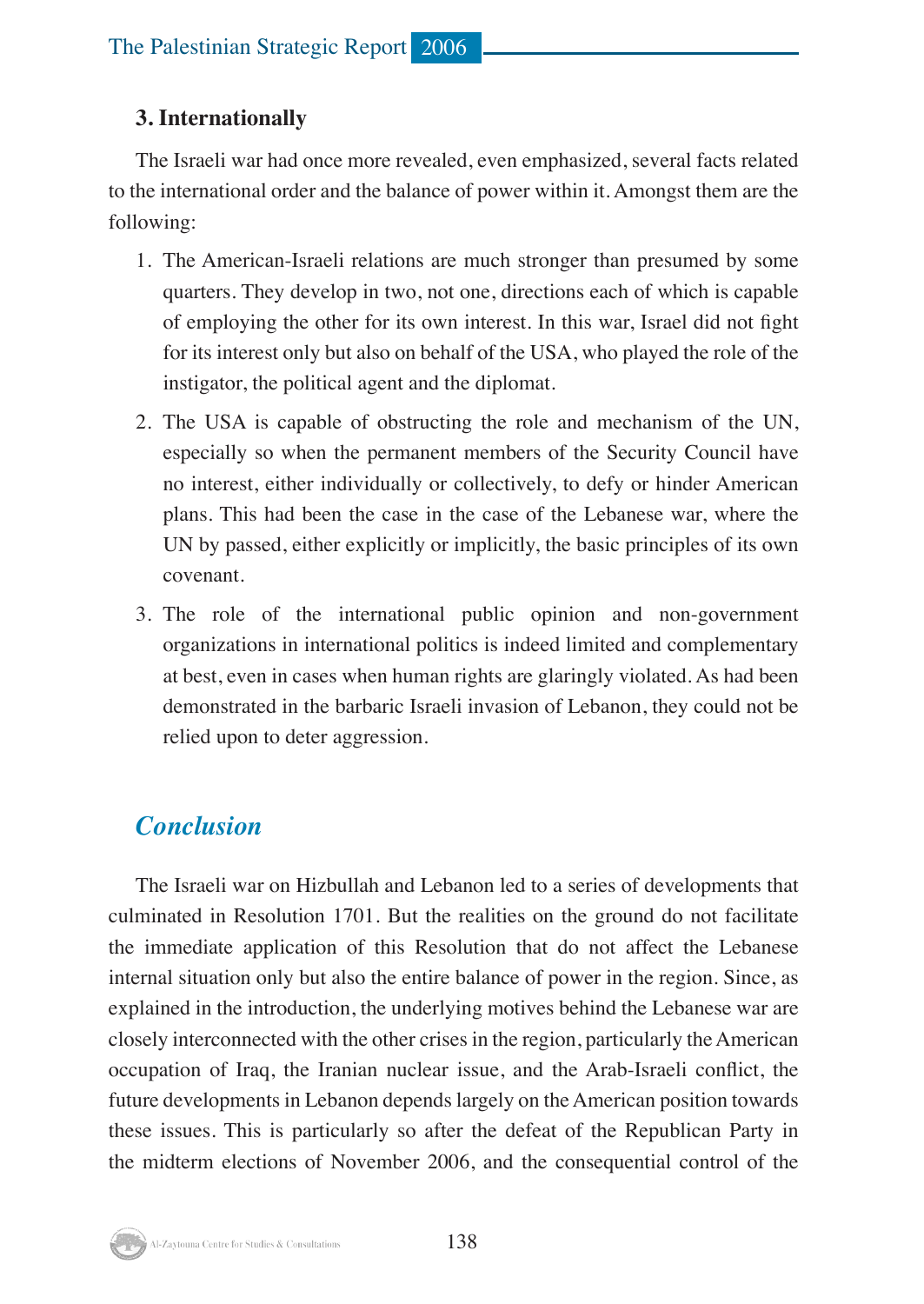Democratic Party of both houses of the Congress, the House of Representatives and the Senate, and the release of James Baker-Lee Hamilton Report that made several important recommendations amongst which is the necessity to actively engage Syria and Iran in the quest for a final and lasting settlement of the Arab-Israeli conflict. To implement these recommendations willingly and effectively, the report suggested formidable changes in the American foreign policies that may lead to stability in the region, including Lebanon. But the ideological commitment of the American administration and the stubbornness of its leader (Bush) do not leave a room for optimism. Hence, the military option vis a vis Iran is the most likely course for this administration. If so, this would have negative repercussions in the Lebanese political theatre that would accelerate the current polarization, and might prepare the ground for a new war.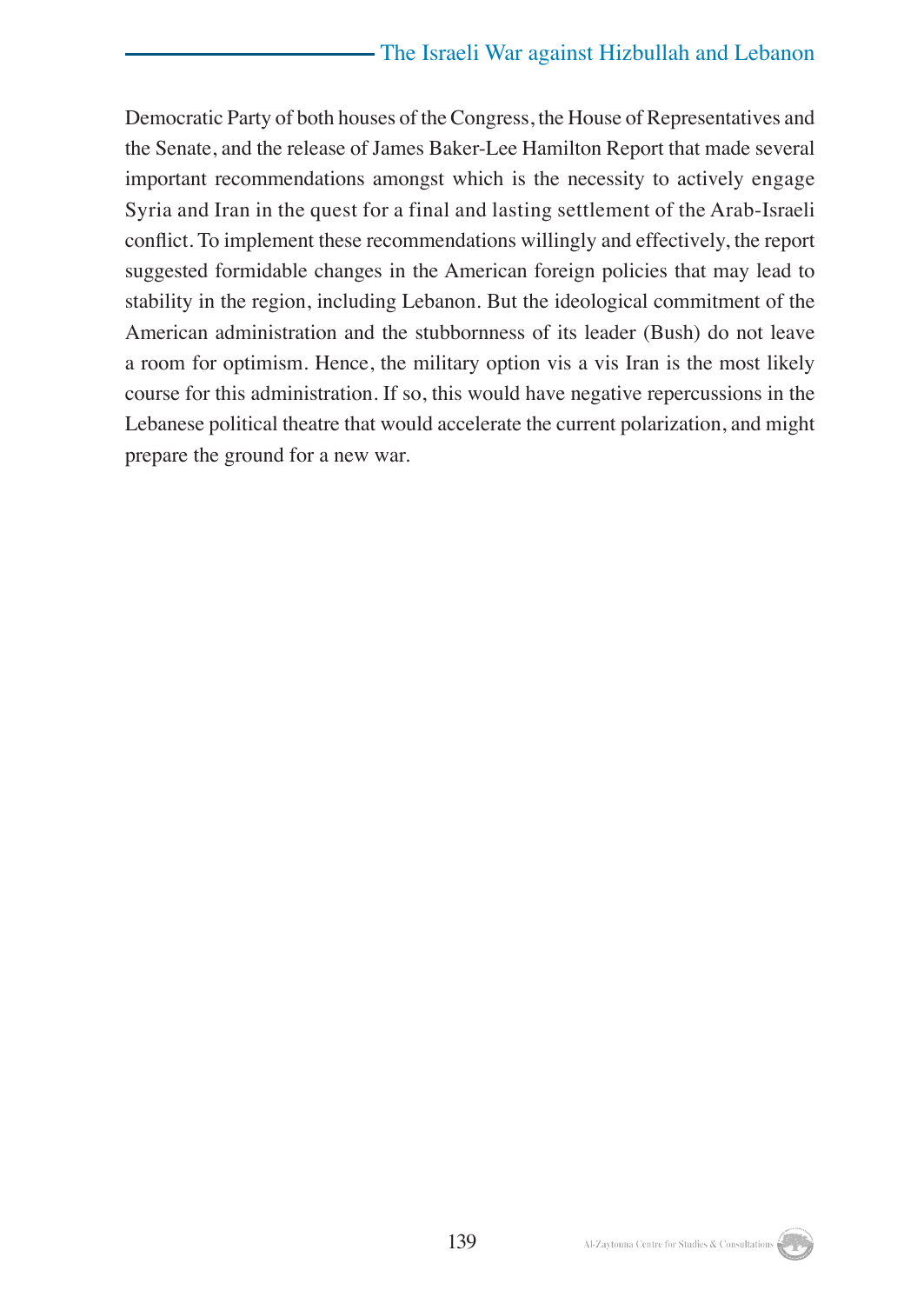#### **Endnotes**

- 1 This part is based on a previous study presented by the author in a symposium organized by the Centre for Arab Unity Studies. See Hasan Naf*'*ah, "*al-Tada'iyat al-Duwaliyah*," (International Repercussions), Ahmad Yusuf Ahmad and et al., *al-Harb al-Israeliyah 'ala Lubnan: al-Tada'iyat al-Lubnaniyah wa al-Israeliyah wa Ta'thiratuha al-'Arabiyah wa al-Iqlimiyah wa al-Duwaliyah* (The Israeli War on Lebanon: The Lebanese-Israeli Repercussions and their Arab, Regional and International Impact) (Beirut: Centre for Arab Unity Studies, 2006), pp. 379-398.
- 2 See Hasan Nasrullah's declarations after the kidnapping of the two soldiers in *Assafir*, 13/7/2006.
- 3 See Seymour Hersh, "Watching Lebanon: Washington's Interest in Israel's War," *The New Yorker* magazine, USA, 21/8/2006; and Wayne Madsen, "Lebanon and Gaza Invasions Planned Last Month in USA Meetings with Top Israeli Officials," 26/7/2006.
- 4 See "*Namudhaj Kosovo fi Lubnan Tamhid Israeli li Harb Amrikiyah 'ala Iran*", (Kosovo Model in Lebanon an Israeli Paving to an American War on Iran), *Assafir*, 15/8/2006, translated from *The New Yorker*.
- 5 See 'Azmi Bsharah, "*al-Tada'iyat 'ala Israel*," (The Repercussions on Israel), *al-Harb al-Israeliyah 'ala Lubnan* (The Israeli War on Lebanon), pp. 173-175.
- <sup>6</sup> *The Jerusalem Post* newspaper, 15/8/2006.
- 7 For details on the technological characteristics of this cruiser, see *al-Qabas*, 19/7/2006.
- 8 http://usinfo.state.gov/xarchives/display.html?p=washfile english&y=2006&m=July&x=20060716 130615dm\_sonahpets0.4333155
- 9 The particulars of this project were published in *al-Seyassah*, 29/7/2006.
- 10 See Ahmad Yusuf Ahmad, "*al-Tada'iyat al-'Arabiyah,"* (Arabic Repercussions), *al-Harb al-Israeliyah 'ala Lubnan* (The Israeli War on Lebanon), p. 245.
- <sup>11</sup> See Robert Fisk, "As the 6am Ceasefire Takes Effect… the Real War Begins," *The Independent*  newspaper, London, 14/8/2006, http://news.independent.co.uk/world/fisk/article1219037.ece
- 12 See *Okaz*, 13/8/2006; *al-Khaleej*, 15/8/2006; and the report of the PIC, 14/8/2006; see also about the losses, http://en.wikipedia.org/wiki/Casualties\_of\_the\_2006\_Israel-Lebanon\_conflict
- <sup>13</sup> *Al-Vefagh* newspaper, Iran,15/8/2006, http://www.al-vefagh.com/1387/870827/html/
- 14 'Azmi Bsharah, *op. cit.*, p. 180.

Note: According to Bank of Israel during July-August 2006, the rate of exchange is: one dollar =4.4 shekel.

- <sup>15</sup> *Al-Khaleej*, 15/8/2006; see also Terez Mansur, "*al-Masakin wa al-Mu'assasat Nalat al-Nasib al-Akbar min al-Damar,*" (Residents and Institutions Received the Greatest Portions of Destruction), *Army* magazine, Lebanon, no. 254, http://www.lebarmy.gov.lb/PrintArticle.asp?id=12428; and see http://en.wikipedia.org/wiki/Casualties of the 2006 Israel-Lebanon conflict
- <sup>16</sup> *Annahar*, 13/7/2006.

<sup>17</sup> *Al-Khaleej*, 19/7/2006.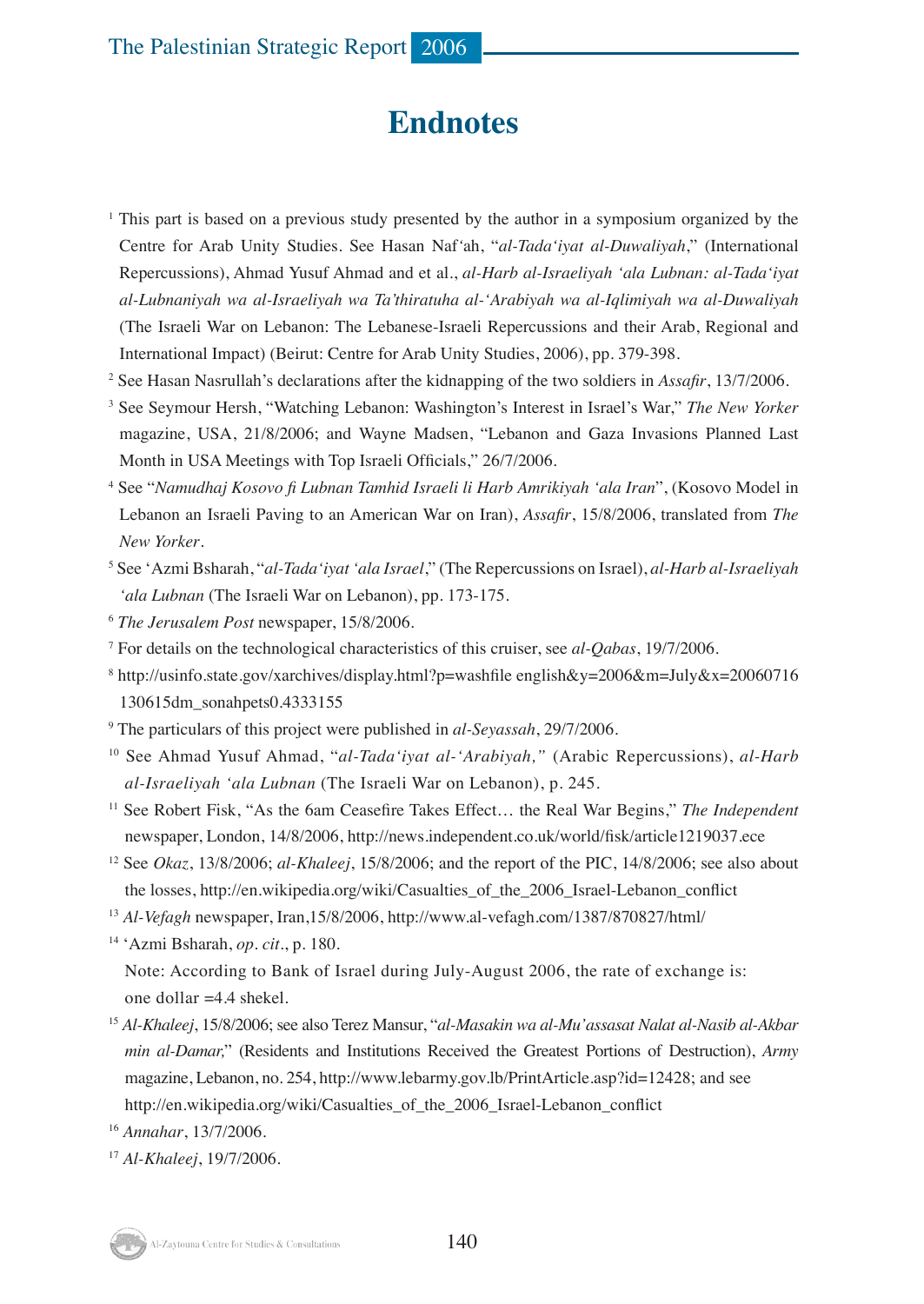- <sup>18</sup> *Al-Khaleej*, 20/7/2006.
- <sup>19</sup> *Asharq Alawsat*, 21/7/2006.
- <sup>20</sup> For a detailed analysis of the repercussions of the Israeli war on the situation in Lebanon, see the articles of Ma'in Bashshur and Ziad al-Hafiz in *al-Harb al-Israeliyah 'ala Lubnan* (The Israeli War on Lebanon), pp. 51-117.
- 21 See Mahdi 'Akif and Muhammad Habib's declarations, *Albalad* newspaper, Beirut, 28/7/2006.